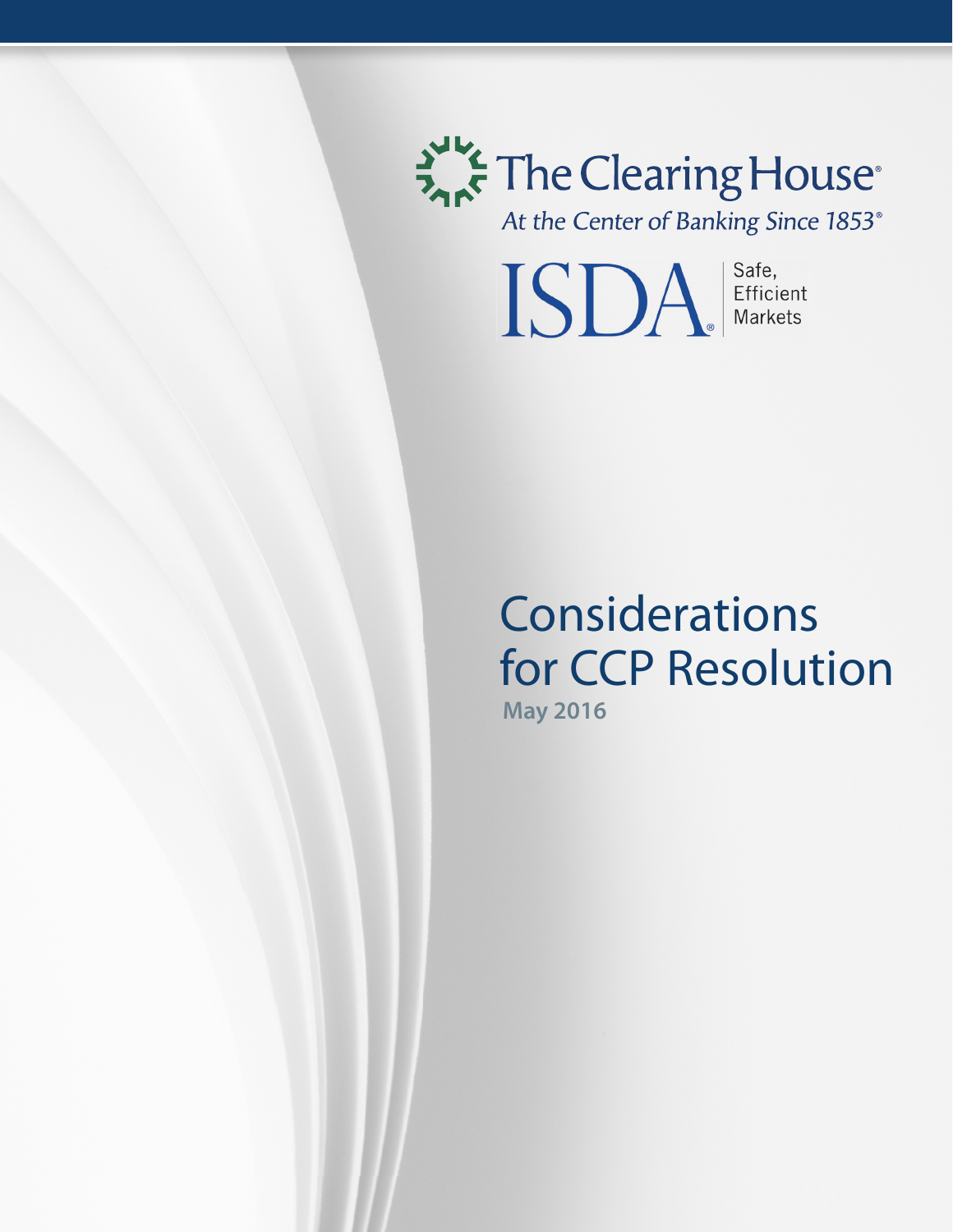# **Table Of Contents**

| II. Executive Summary <b>Executive Summary 4</b>                                  |  |
|-----------------------------------------------------------------------------------|--|
|                                                                                   |  |
|                                                                                   |  |
| <b>B. RESOLUTION TRIGGERS</b> [11] <b>11</b>                                      |  |
| C. RESOLUTION FRAMEWORK AND AUTHORITY [12] THE RESOLUTION FRAMEWORK AND AUTHORITY |  |
|                                                                                   |  |
|                                                                                   |  |
|                                                                                   |  |
|                                                                                   |  |
|                                                                                   |  |
|                                                                                   |  |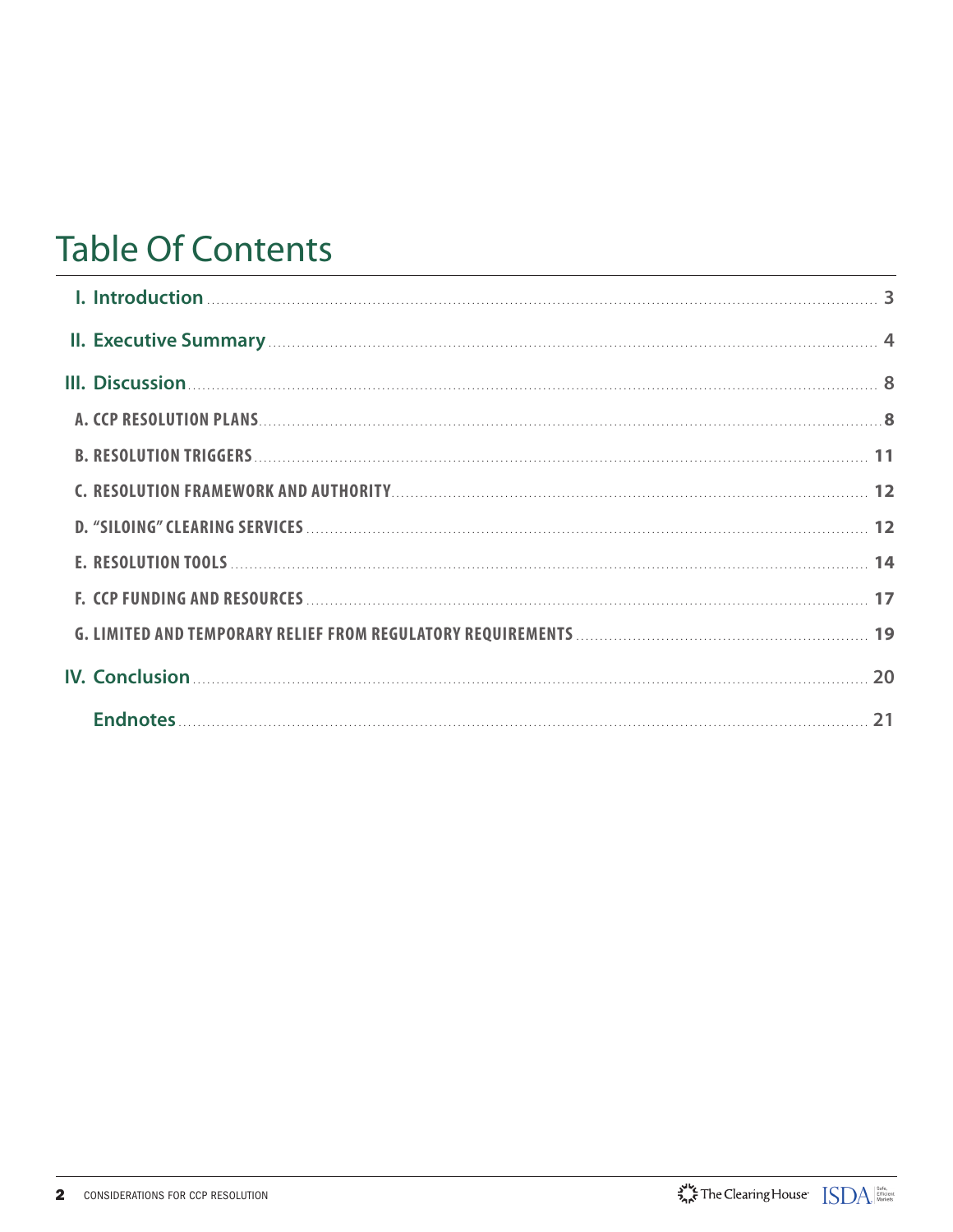# I. Introduction

The Clearing House Association ("TCH") and the International Swaps and Derivatives Association ("ISDA") welcome the attention that the Financial Stability Board ("FSB") and others have given to the resolution of systemically important central counterparties ("CCPs"). TCH and ISDA recognize the FSB's Key Attributes of Effective *Resolution Regimes for Financial Institutions* ("Key Attributes"), Annex on *Resolution of Financial Market Infrastructures and FMI (FMIs)*  Participants,<sup>1</sup> in particular, as a key contribution to the guidance on this subject. In addition, the FSB Resolution Steering Group's current work plan brings welcome attention to the need for appropriate standards for CCP resolution, particularly for derivatives CCPs.<sup>2</sup>

CCPs play an increasingly important role in the global financial system. Mandatory clearing has increased the volume of transactions cleared through CCPs, and, today, it is estimated that more than 70% of swaps are cleared.<sup>3</sup> While this development has contributed to a decline in bilateral credit exposures arising from uncleared swaps, it has, at the same time, significantly increased concentrations of risk within CCPs. These increased risk concentrations can be expected to continue in the near to medium term.

These developments have led to the recognition that, during a period of severe market stress, the failure of a CCP could potentially contribute to and/or exacerbate financial instability and systemic risk. It is now widely accepted that the potential failure, or other threats to the continued viability, of a systemically important CCP, while an unlikely event, cannot prudently be ignored.

Supervisors and industry have accordingly given increased attention to the need to mitigate this risk through enhancements to CCP resilience, appropriate recovery tools and measures to facilitate, where possible, the continuity of critical clearing services in the face of threats to a CCP's viability. As a general matter, CCP continuity is preferably achieved through resiliency and the use of recovery tools. Nevertheless, circumstances may require the initiation of resolution. Accordingly, the identification and implementation of measures to facilitate the continuity of CCP clearing services, and to ensure that CCPs can be resolved in an orderly manner while simultaneously minimizing risks to financial stability and to taxpayers, has become an important objective for supervisors and industry alike.

Against this background, initiatives such as the Key Attributes (with respect to resolution) and the CPMI-IOSCO Report on *Recovery of fi nancial market infrastructures*<sup>4</sup> (with respect to recovery) have contributed significantly to the identification of measures that can enhance the ability of a CCP to recover from events threatening its continued viability, promote the continuity of critical clearing services and thereby decrease systemic risk during a period of extreme financial instability.

The Key Attributes, as they relate to systemically important CCPs, are an important contribution to the development of international standards for CCP resolution. This white paper is intended to build on, supplement and, in some instances, offer our perspective on the CCP resolution framework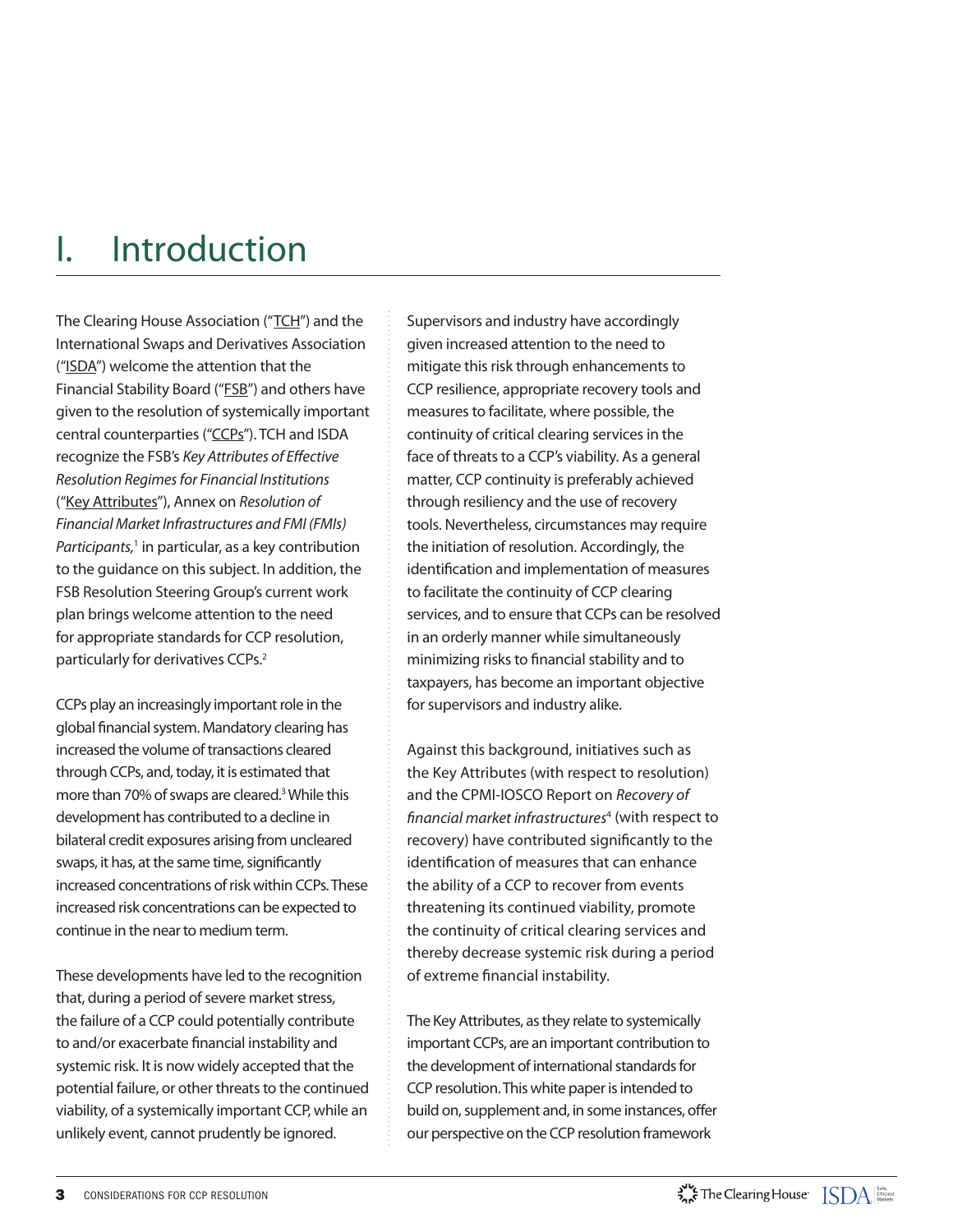advanced in the Key Attributes, focusing on the seven key areas summarized below.

This paper identifies a number of potentially significant resolution tools or approaches that, as noted below, require further discussion between and evaluation by the official sector and industry. Any such discussions and

evaluation should take into account, among other considerations, the need to achieve an appropriate balance between risk mitigation benefits and associated impacts on the cost of clearing. This paper is intended to bring these into focus for further discussion and analysis and does not purport to present these as comprehensive or definitive recommendations.

# II. Executive Summary

The seven key elements of CCP resolution addressed in this white paper are:

- 1. **CCP RESOLUTION PLANS.** CCPs should be required to prepare resolution plans (i.e., 'living wills') for their orderly resolution based on standards prescribed by the relevant authorities. Resolution authorities, in consultation with other responsible authorities, should also prepare public sector 'playbooks' or 'action plans' for the orderly resolution of CCPs generally and, where appropriate, for individual CCPs, as a supplement to each jurisdiction's overall resolution framework.
	- CCP resolution plans should be designed to facilitate both continuity and resolvability should the CCP be placed in resolution. While continuity should be the preferred resolution approach, the plans must provide for an orderly winddown of a CCP's clearing services where continuity, although desirable, cannot reasonably be expected to be achieved or

cannot be achieved without unacceptable consequences for financial stability. Orderly wind-down should generally be limited to circumstances in which the CCP, or the relevant clearing service, is no longer systemically important and/ or the market that it supports no longer requires continuity, or where continuity, although desirable, cannot reasonably be expected to be achieved (e.g., if there is no prospect of a matched book or a critical mass of clearing members ("CMs") would be unwilling to continue participating as CMs in the clearing service) or cannot be achieved without unacceptable consequences for financial stability.

- CCP resolution plans should be made available to clearing participants, subject to protection of confidential content.
- The resolution plans developed by CCPs and relevant authorities should be discussed and developed in a manner designed to facilitate optimal coordination between the CCP and the relevant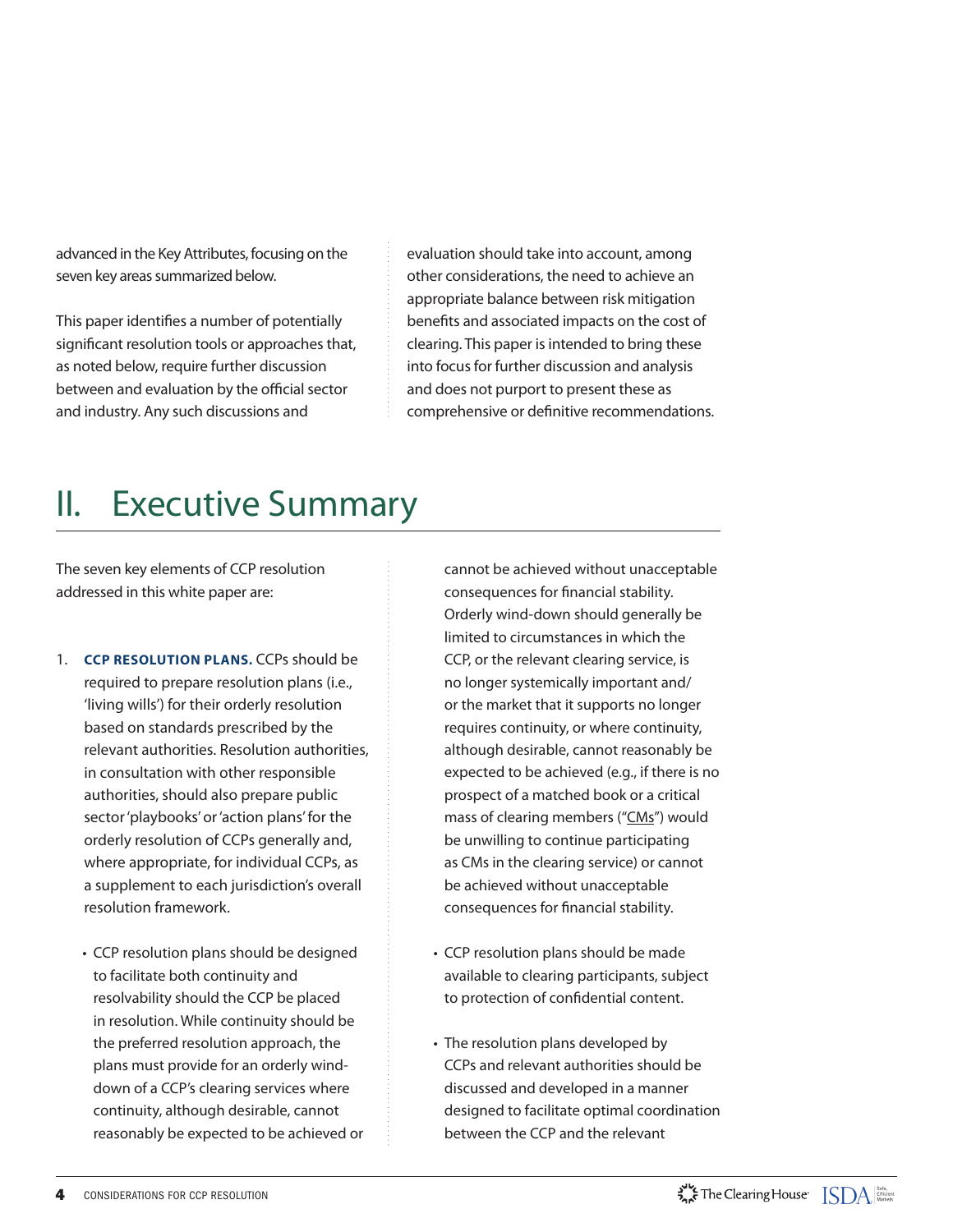authorities, and at a cross-border level, during any future crises.

- CCP resolution plans and resolution frameworks should incorporate resolution tools and strategies designed to achieve continuity, while ensuring that, in resolution, no clearing participant is divested of the entitlements and protections provided under the relevant CCP rulebook.
- In fashioning public sector action plans for CCP resolution, and in reviewing CCP resolution plans, relevant authorities should also give careful consideration to the appropriate point of entry for CCP resolution and whether the legal entity structure of the CCP would facilitate entry both at a holding company, or intermediate holding company level, and at an operating company level, or otherwise require restructuring.
- 2. **RESOLUTION TRIGGERS.** The Key Attributes' focus on CCP viability as a key resolution trigger is appropriate.
	- The decision whether to place a CCP in resolution should be entrusted to the home country resolution authority in consultation with the CCP's supervisory regulator (or, if applicable, the CCP's supervisory college) and the home country systemic risk regulator.
	- While continuity should be seen as the default objective of resolution, continuity may not always be the optimal solution or may be unavailing. Examples include circumstances in which (i) continuity

cannot be achieved without unacceptably destabilizing impacts; (ii) a critical mass of CMs would be unwilling to continue participating as CMs in the clearing service (either in the CCP, were it to emerge from resolution, or at a successor CCP to which the clearing service might be migrated); (iii) a matched book cannot reasonably be expected to be achieved either prior to or in resolution; and (iv) the affected clearing service is no longer critical to the market.

• To facilitate informed decision-making, the resolution authority, in consultation with the supervisory regulator (and other relevant authorities, as appropriate), should develop consultative and decisionmaking processes. These processes should support anticipatory actions, such as the initiation of resolution in order to prevent the exercise of a recovery tool that would be unacceptably destabilizing. They should also support discussions, for example, to avoid burdensome, costly and possibly procyclical measures to achieve continuity through resolution where doing so would be counterproductive or unavailing.

#### 3. **RESOLUTION FRAMEWORK AND AUTHOR-**

**ITY.** Each jurisdiction hosting a systemically important CCP should have in place a resolution framework and a resolution authority with the necessary legal capacity and authority to achieve continuity of the CCP's critical functions.

• These frameworks should take into account any applicable interoperability arrangements with other financial market infrastructures ("*FMIs*") (e.g., cross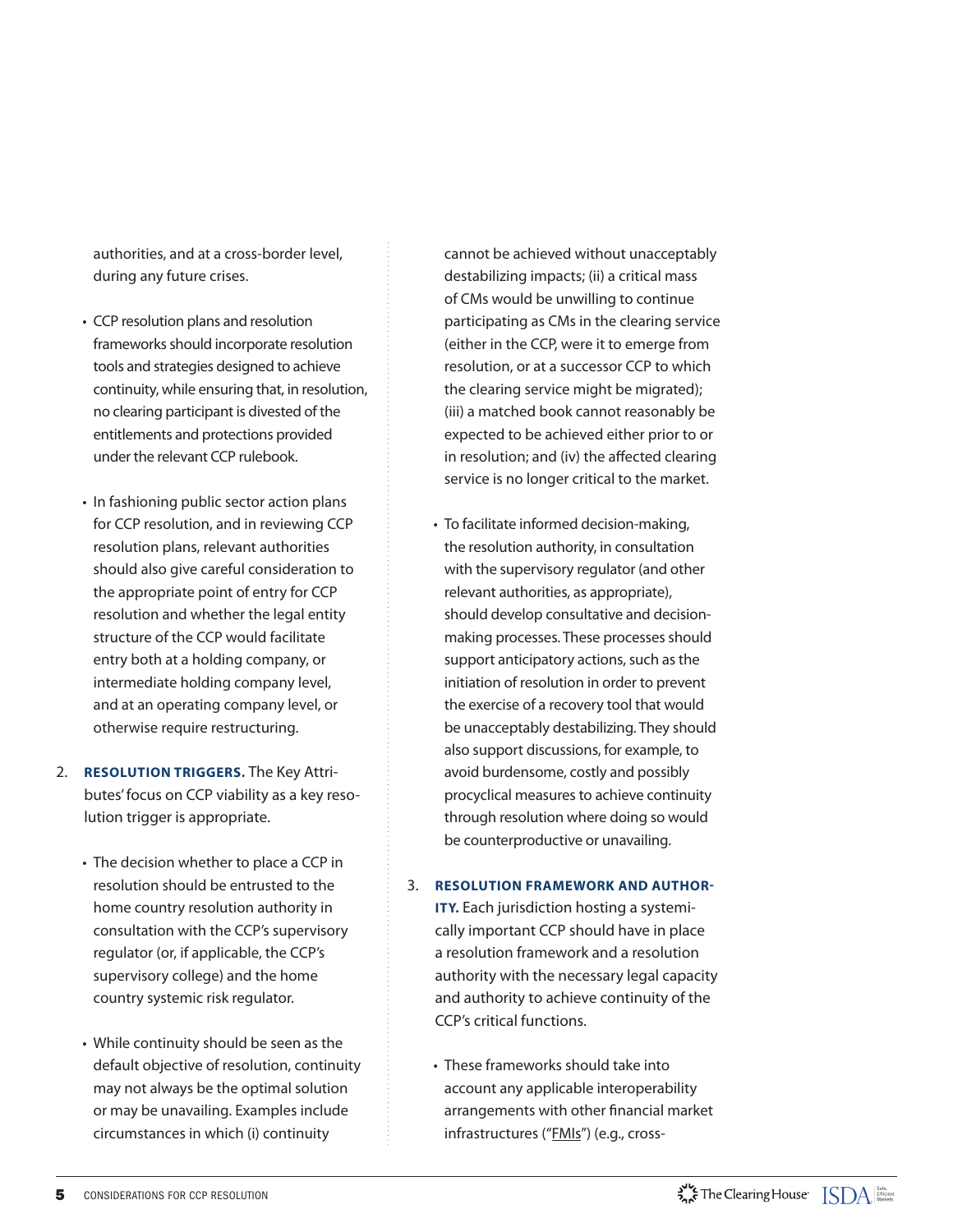margining arrangements) that may be relevant to resolution.

- Existing and emerging frameworks should be subject to rigorous review to ensure that they include the necessary legal authorities to effectuate the Key Attributes.
- Authorities should also carefully evaluate potential interactions involving the simultaneous resolution of a CCP and one or more of its participants.
- 4. **"SILOING" CLEARING SERVICES.** The siloing of clearing services, through limitations on clearing participant recourse to each service's specific default waterfall, can be a potentially important contagion risk mitigant. However, when considering a CCP's resolution plan, authorities should carefully analyze the structure of the CCP's siloing arrangements, in light of any applicable legal constraints, in order to ensure that it presents a credible strategy for achieving the objectives of resolution, including the avoidance of contagion or other destabilizing, second order effects.
- 5. **RESOLUTION TOOLS.** Resolution authorities should have the authority, in addition to the authorities specified in the relevant statutory resolution framework, to enforce any recovery tools or measures that are specified in the CCP's rulebook and were not fully utilized during the CCP recovery phase.
	- However, the utilization or enforcement of any recovery or other tools in resolution should not:
- <sup>o</sup> impair the effective resolution of a CCP;
- *º* further destabilize the CCP; or
- *º* violate the express protections and entitlements afforded to clearing participants under CCP rules.
- In addition, attention needs to be given to the definition of the appropriate counterfactual for purposes of applying the 'no creditor worse off' ("NCWO") principle in resolution.
- In the event of the exercise of assessments/ cash calls, partial tear-up, variation margin gains haircutting ("VMGH") or any other recovery tool that allocates losses to nondefaulting clearing participants, the CCP or another entity in resolution should be required to fully compensate the affected clearing participants through the issuance of a debt instrument eligible for bail-in in resolution. This compensating instrument (if not bailed into equity) should be repayable via recovery on the CCP's claims against the estate(s) of the defaulting CM(s) and future CCP revenues/profits.
- Authorities should carefully evaluate whether, and consider appropriate means to avoid or address any circumstances in which, the exercise of a resolution tool might interfere with the status of affected contracts under a qualifying master netting agreement, which could significantly increase clearing participants' exposures to the CCP and associated capital and margin requirements.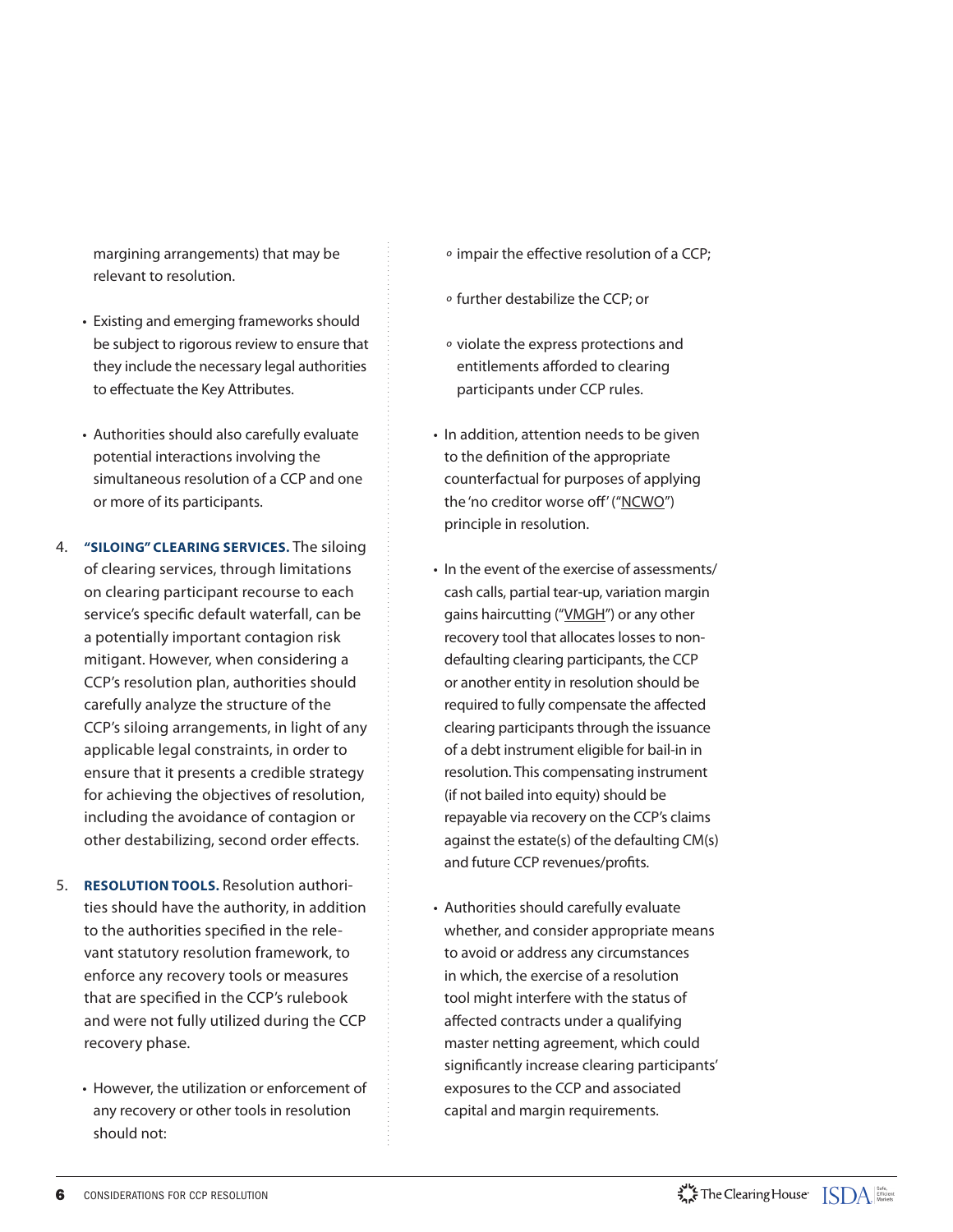- The decision whether to exercise any resolution tool should consider the effectiveness of the tool in achieving resolution objectives, its potential impact on clearing participants and financial stability and other potential risks. Under no circumstances should initial margin ("IM") haircutting ("IMH") be permissible in CCP resolution (or by CCPs as a recovery tool).
- 6. **CCP FUNDING AND RESOURCES.** The funds required to facilitate resolution are likely to be significant. Therefore, it is important to consider and anticipate the funding that may be required, whether circumstances dictate an orderly wind-down or continuity (through resolution).
	- In the case of continuity, it is important to ensure that the CCP will have in place the appropriate levels of capital and operating resources to fund its operations through resolution, and regulators should consider the need for flexibility to provide temporary relief from minimum default fund sizing requirements or minimum capital or liquidity requirements in the event that such measures are determined necessary to help facilitate resolution, as discussed further in item 7, below.
	- Additionally, resolution planning should address appropriate and realistic mechanisms to facilitate the funding, anticipated to be of a short-term nature, of delays and/or shortfalls in the replenishment of the CCP's default fund to required regulatory levels. The nature and amount of any such replenishment funds/resources must appropriately balance what is needed

to facilitate the continuity of the relevant clearing services against the associated financing cost and not cause the clearing service to become prohibitively expensive for the market, undermining the objective of mandatory clearing. Study and analysis should be undertaken to evaluate alternative approaches for sourcing replenishment resources, including whether it is practicable and potentially more efficient to source the resources at the point of resolution.

- These measures will be important in achieving a successful resolution and should be part of resolution planning by CCPs and relevant authorities.
- CCP resolution regimes should therefore address the sources and thresholds for, and availability of, these CCP resources both before and during resolution.
- Arrangements should be made to ensure that any pre-determined replenishment resources (whether funded by the CCP directly, by its parent holding company, or through third-party investors) will be available to the resolution authority at the point of resolution.
- Relevant authorities should design and implement the operational infrastructure necessary for a public source of liquidity, on a collateralized basis, so that it is operational in the event that the need for such a resource in resolution arises.
- 7. **LIMITED AND TEMPORARY RELIEF FROM REGULATORY REQUIREMENTS.** Resolution regimes should include the authority to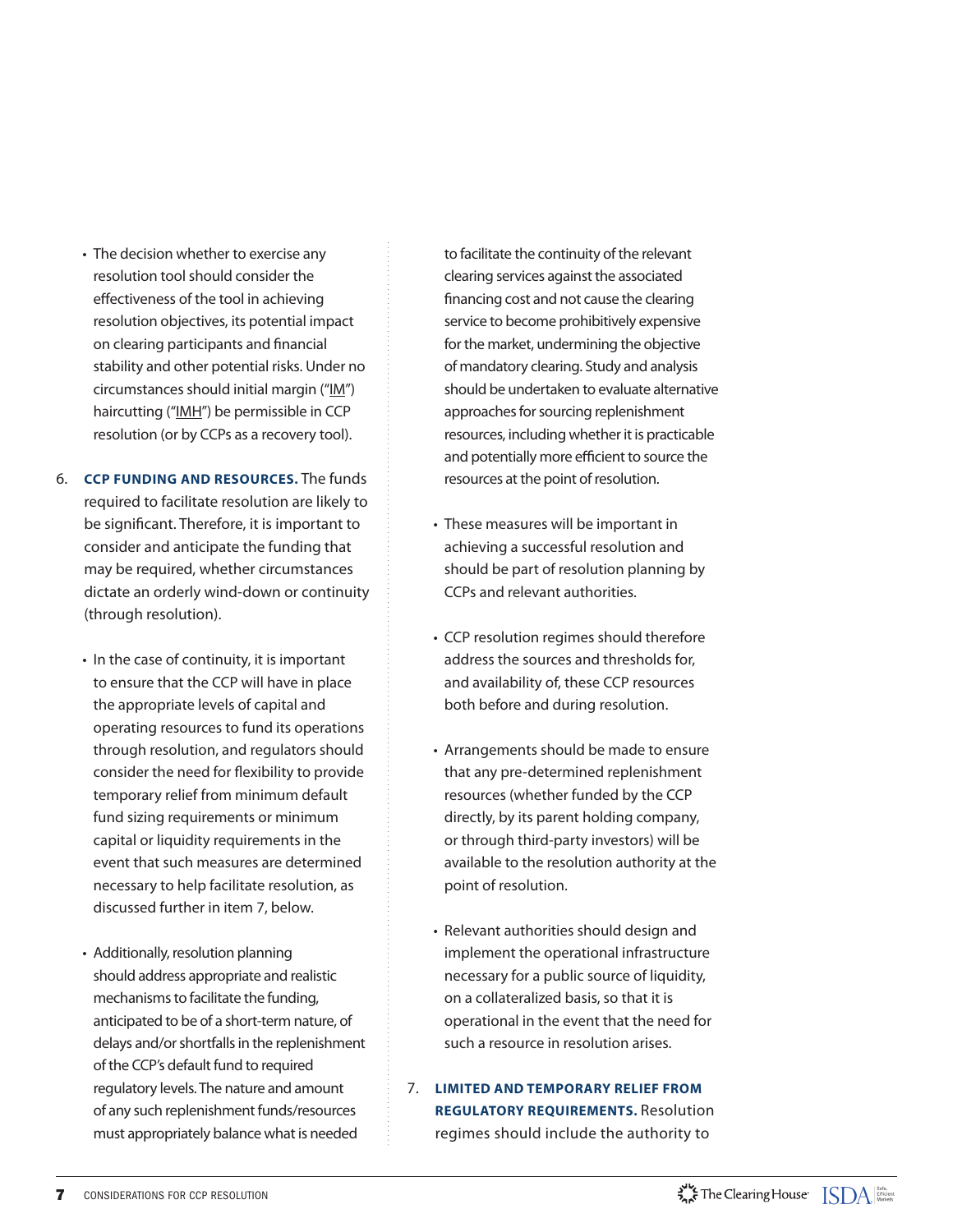provide time-limited relief from certain regulatory requirements applicable to the CCP and its clearing participants, where appropriate.

• This might include, for example, temporary relief for CCPs from the minimum default fund sizing requirements or minimum capital or liquidity requirements. Temporary

# III. Discussion

## **A. CCP RESOLUTION PLANS**

Consistent with the Key Attributes, all systemically important CCPs should be required to prepare resolution plans.

### 1. **PREPARATION AND EVALUATION OF PLANS**

CCP resolution plans should be prepared by the CCP in consultation with the CCP's relevant authorities.<sup>5</sup> As a practical matter, only the CCP has the detailed familiarity with its operations and operational dependencies that is essential to the design of a credible resolution plan. Appropriate authorities, however, should establish the content and other standards for CCP resolution plans and should review, evaluate and make credibility determinations with respect to the plans.<sup>6</sup> This process should include participation by the relevant systemic risk regulator, the CCP's supervisory regulator and, if different, the resolution authority in the CCP's home country.7 Authorities should also consider the consequences that may be appropriate in circumstances where a CCP continues to present a non-credible resolution

relief might similarly be appropriate for clearing participants, such as relief from single counterparty credit limits, qualifying central counterparty ("QCCP") qualification requirements or temporary relief from mandatory clearing requirements, subject to appropriate measures to limit or control the CCP's clearing risk profile during any period in which such relief is in effect.

plan. These could include restructuring, enhanced liquidity, capital or credit support requirements or, in the most serious cases, limitations on clearing activities.

CCP resolution plans must adequately address cross-margining, mutual offset or other risksharing or interoperability arrangements in which they participate. Similarly, in developing a CCP resolution framework and a resolution action plan with respect to individual CCPs, relevant authorities must also address the potential for any such cross-margining, mutual offset or other risk-sharing or interoperability arrangements to lead to contagion or otherwise require action with respect to all the CCPs involved in such arrangements. Consideration should specifically be given to the procyclical impacts that may result from the resolution of a CCP that participates in a risk-sharing or interoperability arrangement with other CCPs, for example, through the disruption of netting sets and increases in margin requirements that may result from the termination of crossmargining or similar arrangements.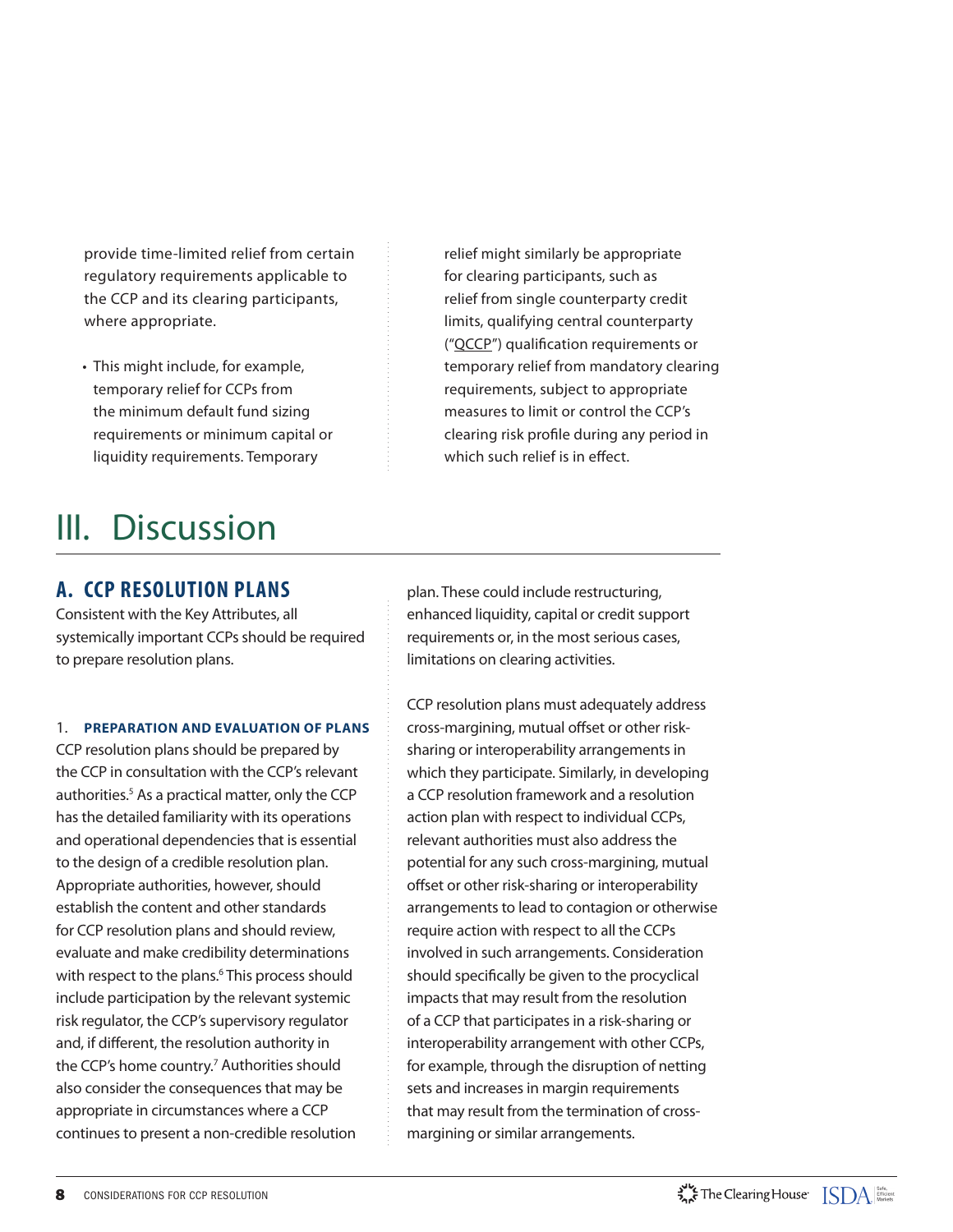In particular, resolution planning should be designed to ensure that any prospective disruptions involving these arrangements will not have an unacceptably destabilizing impact. Effective solutions to these issues will be particularly challenging and will require a high degree of inter-agency cooperation in circumstances where the CCPs participating in such arrangements are subject to regulation and resolution by different authorities.

In the case of a CCP that is systemically important in more than one jurisdiction, international coordination with appropriate local regulators, as laid out in the Key Attributes, will be critical.<sup>8</sup> To accomplish this, each jurisdiction should specify a lead regulator for these purposes and for the purpose of facilitating inter-agency communication and coordination. Any impediments to information sharing posed by privacy or blocking statutes or other laws should be resolved by the relevant legislative or other authorities ex ante. In addition, cross-border crisis management groups composed of regulatory officials from all relevant jurisdictions in which a CCP is systemically important should be established.

Generally speaking, CCP supervisory regulators receive detailed information regarding the structure, operations and risk profiles of the CCPs they regulate. This information is generally not available in real time, in the ordinary course of events, to resolution authorities and systemic risk regulators. It is critical that resolution action plans address these informational asymmetries as needed. These should establish agreed metrics and event triggers (covering both CM default and non-default events (as described below)) for reporting purposes. The reporting

framework should be capable of providing an adequate early warning mechanism to support the real time decision-making of authorities tasked with systemic risk and resolution determinations, including determinations as to whether the imminent exercise of any recovery tool by a CCP would be unacceptably procyclical or destabilizing.9

### 2. **PLAN DESIGN**

CCP resolution plans should facilitate the resolution of CCPs through measures that are designed to maintain the continuity of clearing services, whether on a legal entity or a clearing service basis, either through the CCP, a bridge institution or another third-party successor.10 These measures should adequately address scenarios involving continuity of all clearing services of the CCP, as well as scenarios affecting only certain clearing services, products or product categories within the CCP.<sup>11</sup> Plans should include measures to evaluate, demonstrate and ensure the CCP's legal, operational, regulatory and governance readiness to effectuate the resolution strategies outlined in the plan, while maintaining linkages with other FMIs, clearing participants and service providers.

Continuity of clearing services should generally be the preferred default objective of CCP resolution. However, resolution planning should also anticipate the possibility of an orderly wind-down of a CCP's clearing service. Generally speaking, an orderly wind-down should be limited to circumstances in which the CCP or the relevant clearing service is no longer systemically important or the market that it supports no longer requires continuity. It may also be appropriate, however, in instances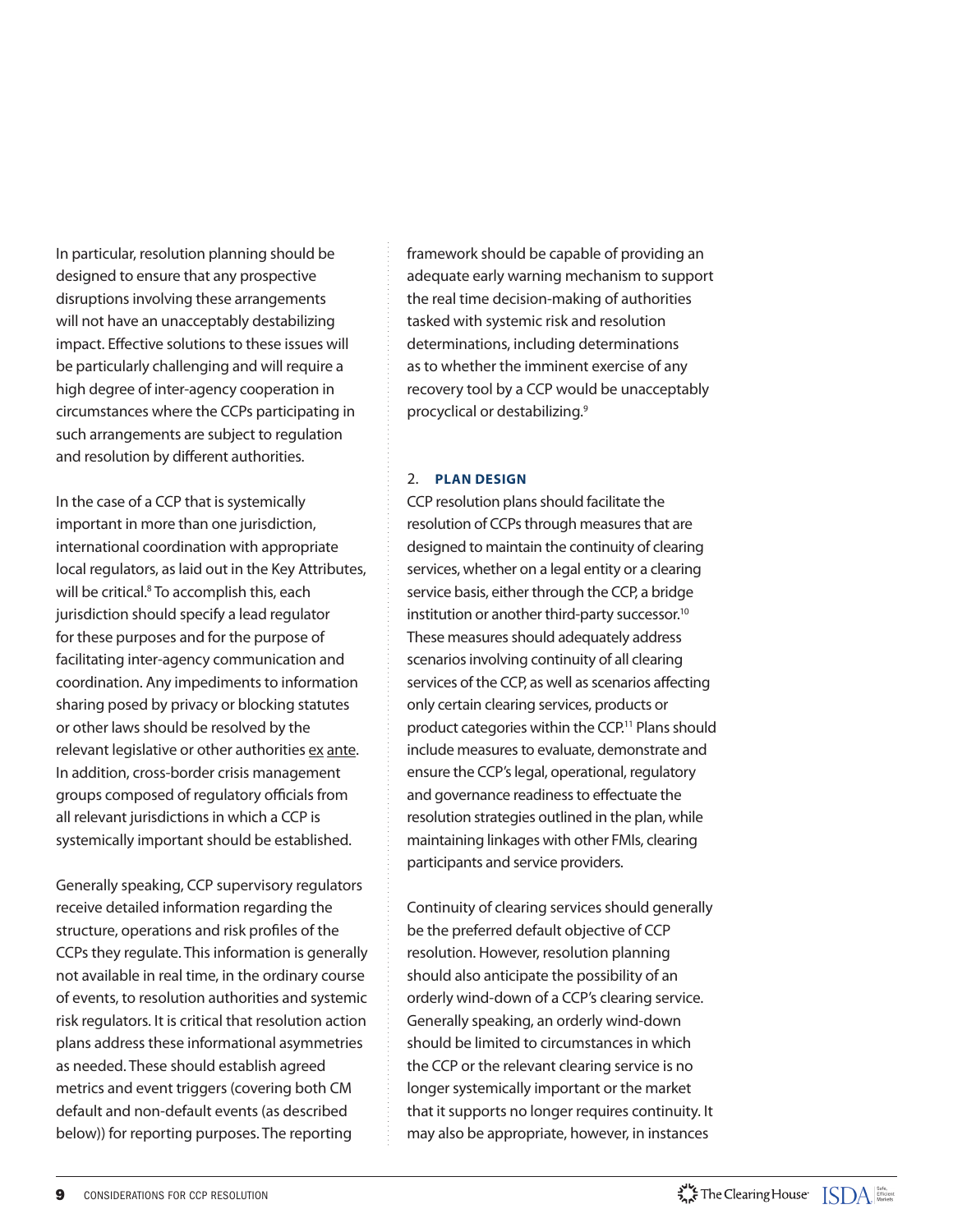where continuity, although desirable, cannot reasonably be expected to be achieved or cannot be achieved without unacceptable consequences for financial stability; for example, where there is no reasonable prospect of achieving a matched book either prior to or in resolution.12 Another circumstance may arise when, as a result of a CCP's failure, the market has lost confidence in the clearing service to such an extent that, despite new management, CMs prefer to exit the clearing service entirely (whether the CCP is resolved or another CCP succeeds to the clearing service).

In circumstances where a CCP may be subject to an orderly wind-down under a resolution framework and liquidation under another regulatory or insolvency framework (such as the U.S. Bankruptcy Code), the resolution plan should consider and address the potential interaction of the two frameworks.

The need to address clearing service continuity can arise from a wide range of scenarios or events that threaten a CCP's continued viability. It is, therefore, important that CCP resolution plans include appropriate provisions and measures to address resolution scenarios involving both losses resulting from the default of one or more CMs as well as from non-CM default events, such as operational, technology, litigation, custody, investment, infrastructure or similar non-default events ("non-default events").<sup>13</sup>

In order to provide resolution authorities with adequate flexibility in determining the optimal approach to the resolution of an individual CCP, CCP resolution plans should anticipate and credibly facilitate resolution through a single point of entry at a holding (or intermediate

holding) company level, as well as through a resolution at the operating entity level. Resolution at the holding company level has the potential to provide a number of benefits as noted in section 4 below.

### 3. **TRANSPARENCY**

CCP resolution plans should be made available to clearing participants, both to ensure transparency and informed comment during an appropriate period prior to adoption of, or amendment to, a CCP's plan. Sharing plans will enhance predictability overall, minimize risk in a potential resolution of a clearing member and also provide greater clarity on potential outcomes in the resolution plans of clearing members. Resolution plan disclosure, in this context, should be subject to appropriate redaction of confidential and proprietary content (as determined by the relevant supervisory authority, after consultation with CCPs and clearing participants).

### 4. **PUBLIC SECTOR PLANNING**

In light of the time and resource constraints that invariably accompany periods of financial instability, it is critical that the appropriate authorities themselves have credible and comprehensive action plans, developed in collaboration with affected peer regulators in relevant jurisdictions, for the orderly resolution of CCPs generally and, where appropriate, individually, as part of the relevant jurisdiction's overall resolution framework. 14

In fashioning public sector action plans for CCP resolution, and in reviewing CCP resolution plans, relevant authorities should also give careful consideration to the appropriate point of entry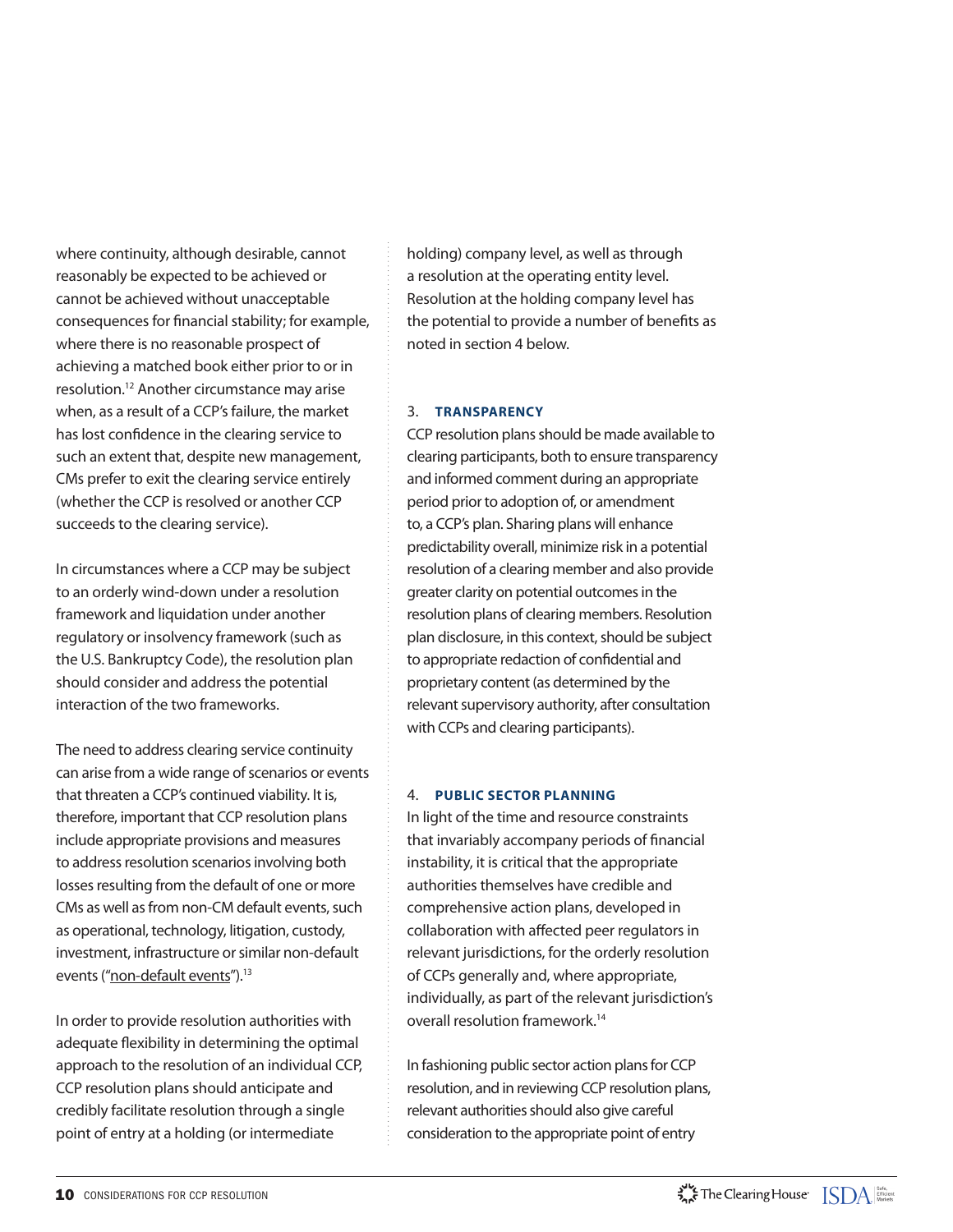for CCP resolution and whether, consistent with the Key Attributes, the legal entity structure of the CCP would facilitate resolution through entry at a holding company or intermediate holding company level (as a potential alternative to entry at the operating company level).<sup>15</sup> While a considerable amount of thought has been given to entry at the operating company or clearing service level, there are a number of considerations and circumstances in which entry at a holding company level may enhance the private sector loss absorbing assets available to the resolution authority, avoid the potential for adverse consequences, such as those described below with respect to close-out netting, and increase the flexibility of resolution authorities in identifying potentially optimal resolution strategies.

## **B. RESOLUTION TRIGGERS**

TCH and ISDA broadly agree with the resolution triggers described in the Key Attributes.16 As a practical matter, non-viability has been widely accepted as a key resolution trigger. While non-viability is not defined, it does not appear that a specific definition is necessary. The principal consideration is outcome driven: the extent to which the relevant event or development has the real and imminent potential to cause a cessation in the provision of critical clearing services. The nature of the underlying cause, while relevant to the resolution strategy, is not determinative. As a corollary, these evaluations must be made where continuity is threatened either by default losses or by non-default events.

Consistent with the Key Attributes, while non-viability is a key trigger, other triggers can be critical, such as a determination that the exercise of a recovery tool presents an unacceptable risk of destabilizing clearing participants. In the event that a trigger for resolution is dependent on the occurrence of a CCP default or insolvency event (e.g., the CCP's liabilities exceed its assets or the CCP is unable to pay its obligations as they become due), it is important that the relevant authorities ensure that the trigger is not written in a manner (such as by references limited to "default") that could call the effectiveness of the trigger into question as a result of recovery measures, such as VMGH, tear-up and segment closure/limited recourse provisions, all of which are intended to extinguish obligations of the CCP in order to prevent its default and insolvency.17

While continuity of clearing services is generally the desired outcome of resolution, it is important for resolution authorities to recognize circumstances in which continuity may not be reasonably achievable or the best outcome.18 In circumstances where continuity can be achieved only at great cost and risk and a critical mass of CMs determines that, notwithstanding the prospect of a successful resolution, they intend to withdraw from the clearing service imminently, the pursuit of resolution may not be justified by the likely outcome. In the event that a critical mass of an interested constituency is unwilling to continue as CMs, they should be given the option to choose (by way of a special ballot or governance process) the wind-down of the clearing service without being forced to undergo the complex and resource-intensive resolution process. Such an option could alleviate unnecessary strains on clearing participants at a time when many of them may be put at risk by the resolution process itself.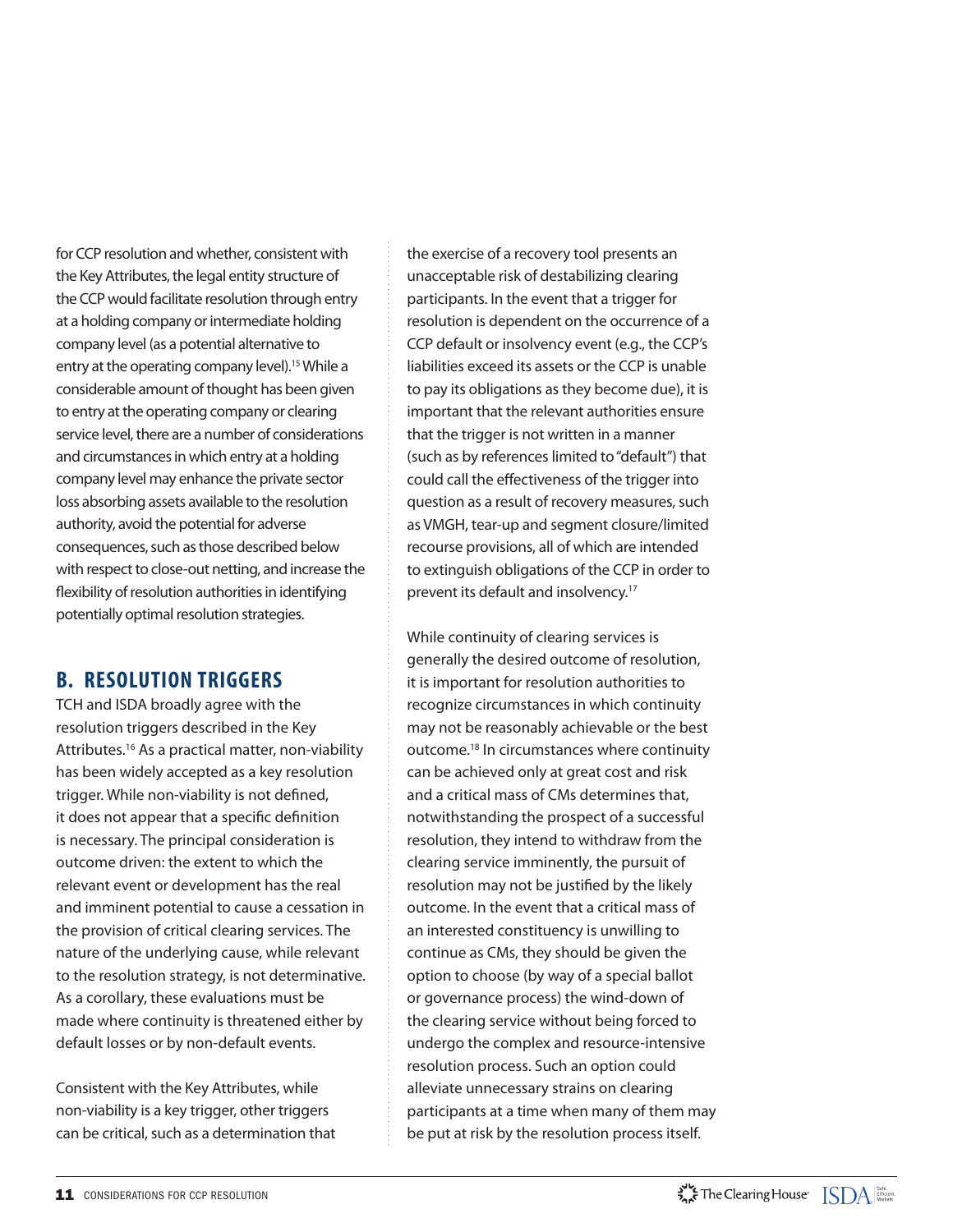Finally, the decision whether to place a CCP in resolution should be made by the relevant home country resolution authority in consultation with the home country systemic risk regulator and the CCP's supervisory regulator (or, if applicable, the CCP's supervisory college), who is likely to have the most timely and accurate information regarding the financial resources and circumstances of the CCP.19

## **C. RESOLUTION FRAMEWORK AND AUTHORITY**

Consistent with the Key Attributes, each home and host jurisdiction of a systemically important CCP must establish a resolution framework and a resolution authority that are capable of achieving continuity of the CCP's critical functions in the face of threats to the viability of a CCP.20 Appropriate authorities in each jurisdiction should conduct a rigorous review of the local resolution framework to ensure that the legal framework for CCP resolution applies to, and is adequate for, the resolution of each CCP in the jurisdiction that may become subject to resolution and to ensure that the framework includes the legal authorities necessary to effectuate the Key Attributes.<sup>21</sup>

Any such review must focus on the organizational and risk structure of the relevant CCP (taking into account any inter-CCP linkages), any limitations that may exist under relevant insolvency and liquidation regimes or statutes or other legal provisions affecting the netting, termination, transfer or liquidation of products within the product categories cleared by CCPs in the relevant jurisdiction.

The review must also evaluate the potential

interaction of the CCP resolution framework and the framework(s) for resolution of CCP participants to ensure that any inconsistencies would not undermine or unduly complicate the resolution of either entity.22

We note that, in the EU, some CCPs are also banks subject to the EU Bank Recovery and Resolution Directive ("BRRD"). In circumstances where a bank CCP whose predominant activity is providing central counterparty clearing services is subject to conflicting resolution regimes, the CCP resolution regime should prevail.

## **D. "SILOING" CLEARING SERVICES**

Arrangements to silo or otherwise segregate clearing portfolios by risk category or product category must not interfere with resolution objectives through second order effects or create risk in other ways. We note in this regard that a number of existing resolution frameworks (at least in the United States and, in some instances, the EU) assume that resolution will apply to a legal entity and not to a division, service, group of contracts or category of activities.<sup>23</sup> However, certain CCPs silo clearing portfolios to create multiple siloed risk pools, in some cases within a common legal entity. Additionally, as a practical matter, events affecting the viability or continuity of a clearing portfolio may variously affect the CCP as a whole, a particular clearing silo, only certain products within a clearing silo or, although somewhat less likely, only certain products, but products cleared in different clearing silos.<sup>24</sup>

Each of these has the potential to complicate resolution or lead to other unintended adverse consequences.25 For example, if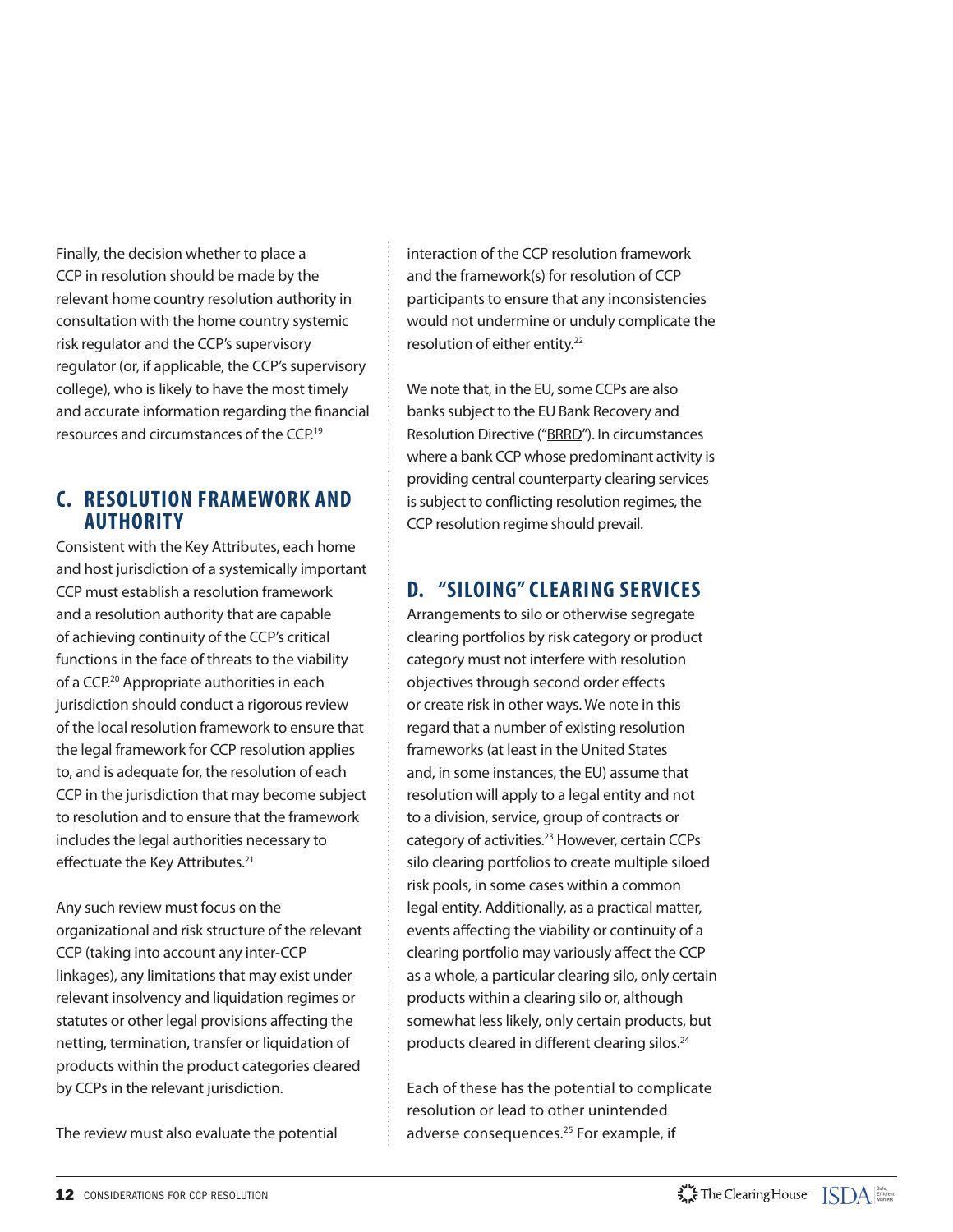only certain products within a netting set are subject to resolution, the disruption of the relevant netting sets will eliminate the recognition of risk offsets across the products in resolution, on the one hand, and those that remain in the CCP, on the other hand. This has the potential to significantly increase risk (as well as margin and capital requirements) for the beneficial owners of the affected positions, and could lead to contagion across silos, as well as procyclicality. Similarly, the resolution of a siloed clearing service whose products are cross-margined or portfolio margined with products in another silo that is not put into resolution can create new risk imbalances for the relevant CCP or clearing service, as well as for the beneficial owners of the affected positions.

We additionally note that, in the United States, under the Dodd Frank Act Title II Orderly Liquidation Authority, the resolution authority has the right to repudiate QFCs or transfer them to a bridge or other acquirer.<sup>26</sup> This right, however, applies not on a contract-bycontract basis, but across all (or none) of the QFCs between the legal entity subject to Title II proceedings and a counterparty and its affiliates (i.e., all QFCs with all affiliated counterparties within a group must either be accepted in whole or repudiated in whole).<sup>27</sup> Thus, in the case of a CCP that houses two or more clearing services in the same legal entity, Title II proceedings would be commenced with respect to the entire entity and all its clearing services – including those whose viability may not be in question – and the resolution authority would have to repudiate or transfer the QFCs of the entity's counterparties and their affiliates across all services on an all-ornone basis. By contrast, in the EU, the BRRD does

not have similar 'all-or-none' provisions. The BRRD allows the resolution authority to 'select' among the QFCs between the entity in resolution and a counterparty to be assumed or rejected as long as netting sets are preserved.<sup>28</sup>

Where the relevant framework includes the authority in resolution to repudiate or transfer a subset of QFCs within a netting set (like the BRRD), in contrast to a framework that takes an all-or-none approach (like Title II OLA), the exercise of such authority could compromise the recognition of risk offsets across the affected contracts in connection with the computation of a clearing participant's regulatory capital requirements. As a result, it is important that CCPs structure clearing silos to include all contracts for which the CCP permits crossmargining or portfolio margining and that are eligible for treatment by clearing participants as a single netting set for CCP margin and regulatory capital purposes. Segregation on a netting-set basis would preserve the efficacy of portfolio margining while also protecting the remaining silos from the risk of contagion in the event losses are incurred in one silo.

In designing and evaluating resolution frameworks, and in executing their authority, resolution authorities should be mindful of the netting, margining, risk and capital implications of the resolution tools they are authorized to exercise.<sup>29</sup> Resolution authorities should not, for example, have or exercise the ability to effect partial property transfers that would break up existing netting sets. On the other hand, subject to the parameters outlined below, resolution authorities should be permitted to use partial tear-up to the extent necessary to achieve a matched book following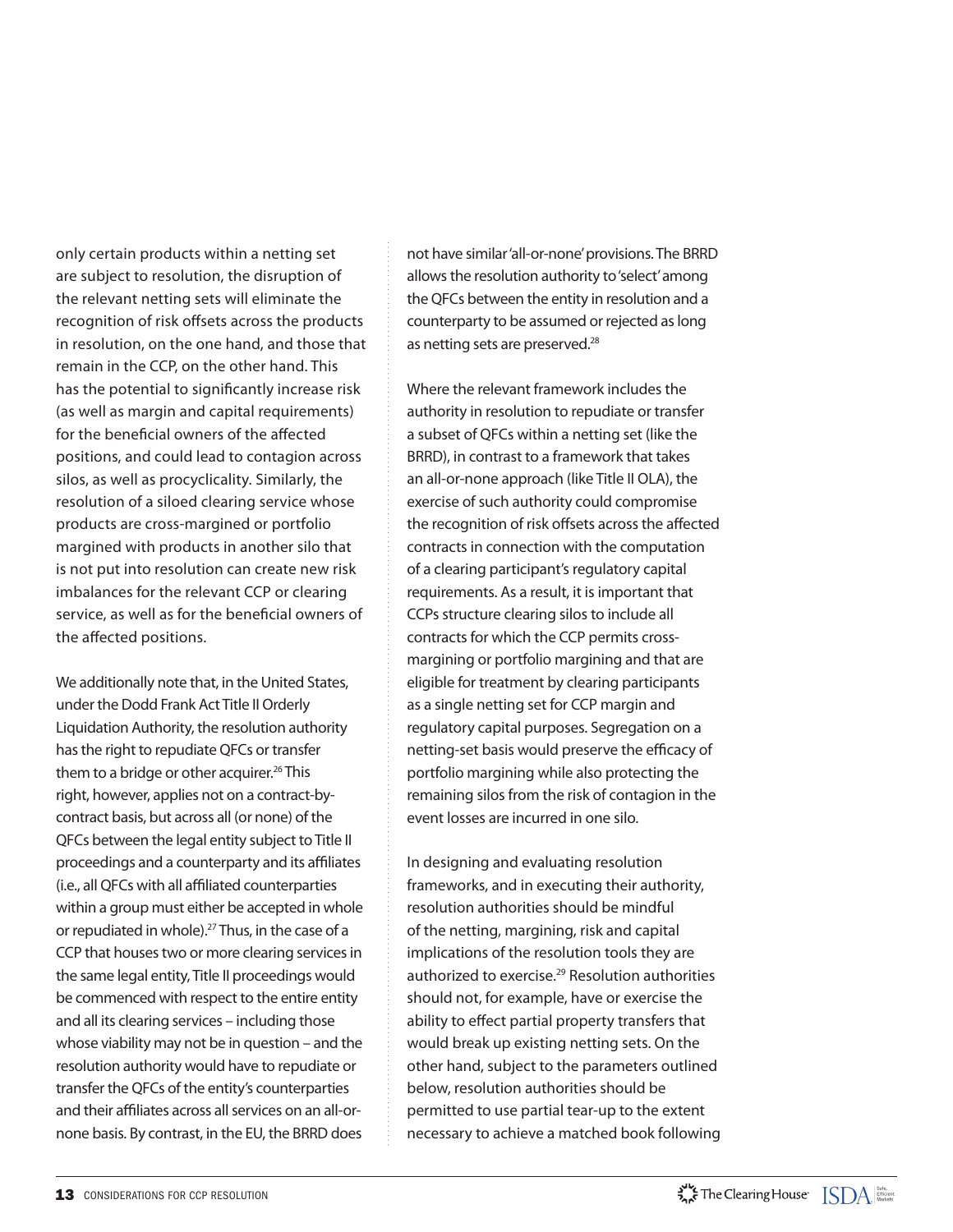a failed or incomplete auction<sup>30</sup> where doing so will not be destabilizing, result in the indirect allocation of loss or create disincentives for product risk management in a manner that creates a moral hazard. Additionally, when considering a CCP's resolution plan, authorities should carefully analyze the structure of the CCP's siloing arrangements, in light of any applicable legal constraints, in order to ensure that it presents a credible strategy for achieving the objectives of resolution, including the avoidance of contagion or other destabilizing, second order effects.

## **E. RESOLUTION TOOLS**

#### 1. **GENERALLY**

As contemplated by the Key Attributes, resolution authorities should be authorized to enforce any recovery tool that was not fully utilized during the CCP recovery phase (subject to the parameters noted below in this section) in addition to the authorities specified in existing statutory resolution frameworks, such as Title II in the United States.<sup>31</sup> Important additional resolution tools include the ability to:

- impose a limited duration stay on closeout of QFCs;
- accept or reject contracts;
- avoid closing the CCP by appointing a receiver at the holding company level, if the holding company is in danger of default, and accessing additional assets of the CCP group to support and facilitate resolution;
- make liquidity available to facilitate

resolution, subject to appropriate parameters and conditions, on a temporary basis and in anticipation of repayment;

- change management;
- prevent or delay the termination of operating contracts (such as vendor, services and licensing agreements) for a limited period of time, to facilitate operational continuity in resolution; and
- provide access to a public source of collateralized funding.

It is important, however, to ensure that the availability of recovery tools in resolution, or the exercise of any other resolution tool, does not call into question the ability of a clearing participant to enforce closeout netting rights the clearing participant may otherwise have against a CCP. This issue arises because the enforceability of a clearing participant's closeout netting rights upon the insolvency of a counterparty is a precondition to the netting of the participant's exposures to the CCP for regulatory capital, credit risk management and financial statement purposes. $32$  It is therefore important that resolution tools are structured, or other legal or regulatory accommodations are made, to address this issue.

These concerns could be addressed by ensuring that clearing participants retain the right to exercise their closeout netting rights upon a CCP event of default, including the insolvency or resolution of a CCP, without impairment or delay (other than by operation of stays and overrides of the type found in bank resolution regimes, which are currently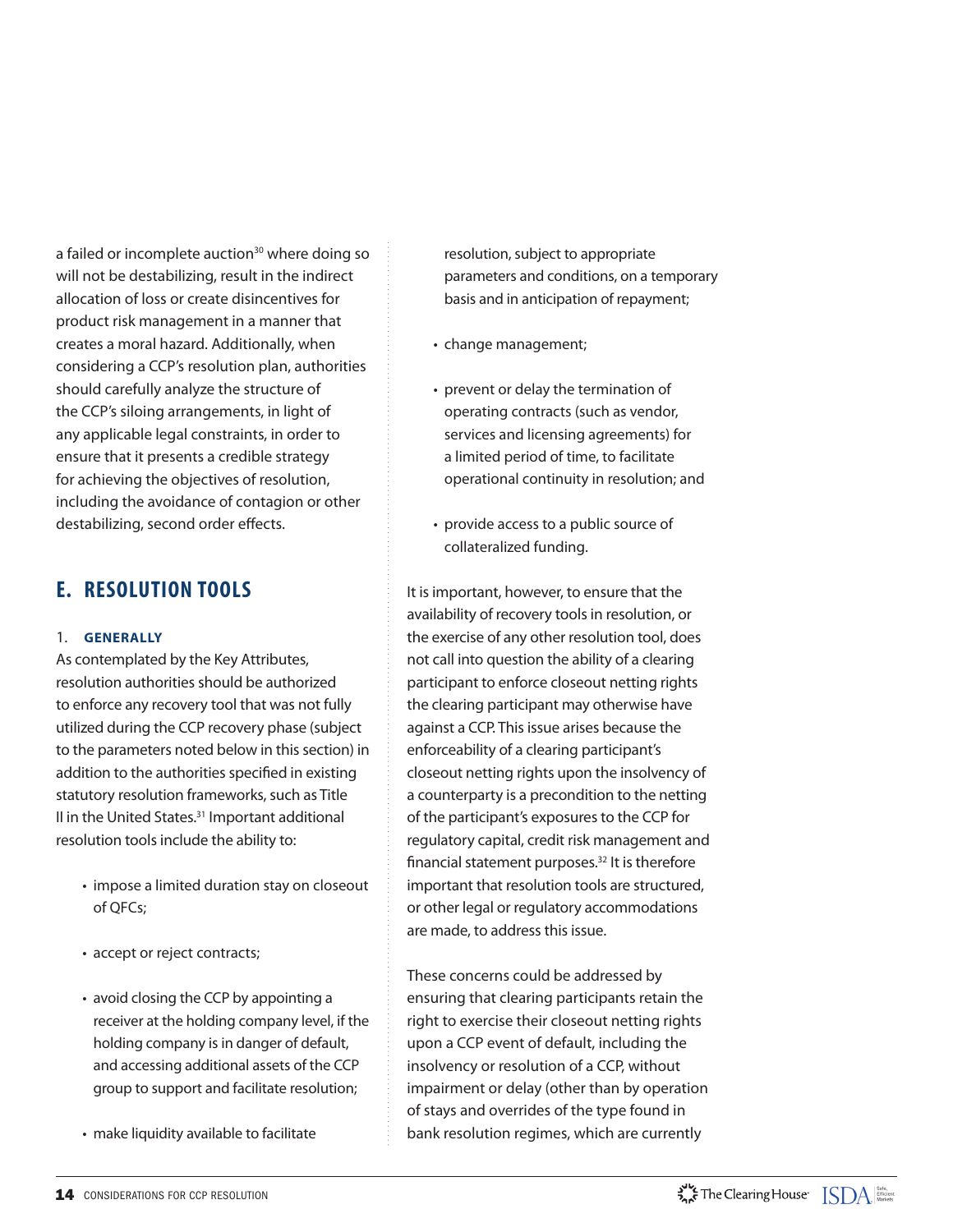accepted as consistent with the recognition of netting). In contrast, netting recognition concerns could arise if a resolution authority retains the legal authority to impose VMGH on the variation margin gains of a clearing participant in a manner that impairs prompt close-out netting by the clearing participant. (Similar concerns could arise in the context of resolution tools such as partial tear-up.)

A determination by relevant authorities that the resolution authority must retain the authority to exercise resolution tools, such as VMGH and partial tear-up, in ways that could impair netting rights from a regulatory capital, credit risk management or financial statement perspective would be significant. The ensuing obstacles to netting recognition would present significant challenges to the amelioration of the punitive capital, credit limit or financial statement impacts that would result for clearing participants. The importance of avoiding any such adverse netting impacts in resolution is underscored by the policy considerations that underpin the mandatory clearing requirement: specifically, that significant reductions in risk are achieved precisely through the netting of risk that results from CCP clearing.

The exercise of partial tear-up, which has the potential to be destabilizing, should be subject to the following conditions:

• Partial tear-up should be performed on a pro rata basis across all clearing participants that have a position on the side of the market opposite to the positions of the defaulting CM (so as to not violate the status of the CCP as a principal, as required by applicable

 $acc$ ounting rules $^{33}$ ).

- Partial tear-up should be required to be priced at prevailing market levels.
- Partial tear-up should not be utilized as a means of loss allocation, but rather as a method to re-establish a matched book.
- While challenging, partial tear-up must not disrupt netting sets, as this could create uncertainty regarding the risk, financial accounting and regulatory capital treatment of affected positions and, in extreme cases cause distress to affected clearing participants.

In the event of assessments/cash calls, the exercise of partial tear-up, VMGH or any other recovery tool that allocates losses to nondefaulting clearing participants, the CCP or another entity in resolution should be required to fully compensate the affected clearing participants through the issuance of a debt instrument eligible for bail-in in resolution. This compensating instrument (if not bailed into equity) should be repayable via recovery on (i) the CCP's claims against the estate(s) of the defaulting CM(s) and (ii) future CCP revenues/ profits for the uncompensated replacement costs of torn-up trades and other such losses and payments.<sup>34</sup>

While resolution authorities should not necessarily be limited to the use of recovery tools in resolution, the exercise of any resolution tools, even those expressly contemplated by the relevant CCP's rulebook, should in all cases be subject to the following considerations and limitations: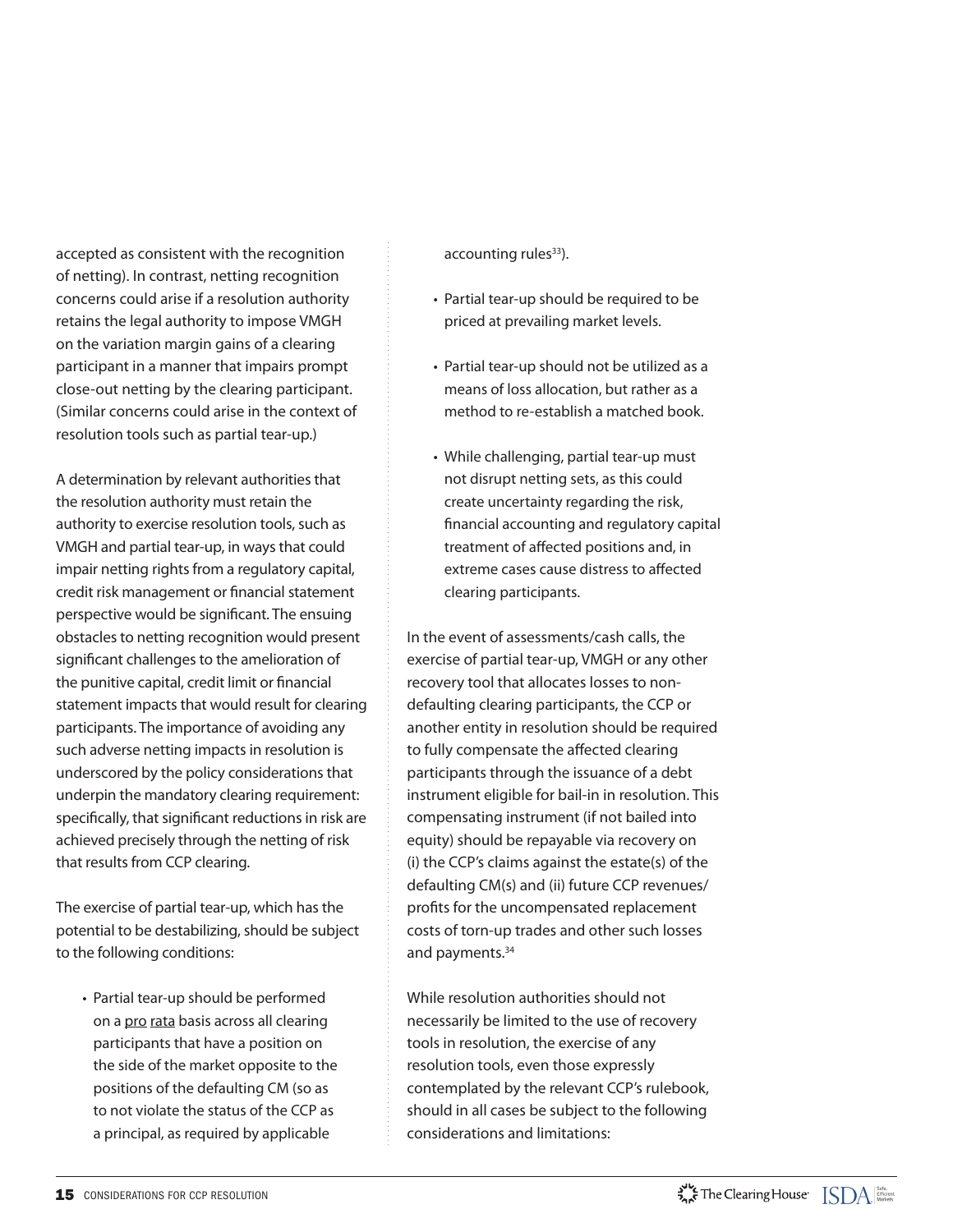- whether the exercise of the tool will be effective in achieving the objectives of the resolution or will impose undue hardships on one or more constituencies;
- whether the exercise of the tool creates an unreasonable risk of financial instability;
- whether CMs can be reasonably expected to anticipate and manage the risk associated with the exercise of the resolution tool; and
- whether the resolution tool would divest a clearing participant of the entitlements and protections provided to clearing participants under the relevant CCP's rulebook. (In addition, further consideration should be given to the definition of the appropriate counterfactual for purposes of applying the NCWO principle when recovery tools that operate to extinguish the CCP's payment obligations are used in resolution, as the use of such tools significantly complicates the NCWO analysis).<sup>35</sup>

Under no circumstances should any resolution tool expropriate, or impair rights in, collateral (i.e., IM) or assets that were not potentially subject to such expropriation or impairment under CCP rules or applicable law in effect prior to resolution. Resolution authorities should additionally only employ tools in the resolution of the CCP that would foster appropriate incentives for prudent risk management and would not have potentially destabilizing procyclical effects. Resolution authorities should carefully consider moral hazard risks when choosing among alternative resolution tools.

Similarly, resolution authorities should not have the ability to prevent or delay clearing participants from withdrawing from the CCP in accordance with the procedures and requirements specified in a CCP's rulebook. Preventing clearing participants from exercising their rights under the CCP's rulebook would expose them to risks that they may not be able to properly manage and which could have a destabilizing effect on clearing participants and their bank affiliates.

#### 2. **IMH SPECIFICALLY**

We note in this context that some have considered IM as a potential mutualized resource in resolution. Resolution authorities should not, under any circumstances, haircut (or have the authority to haircut) IM posted by non-defaulting clearing CMs or indirect clearing participants.36 This is important for a number of reasons.<sup>37</sup>

As a threshold matter, IM is, by an order of magnitude, the single greatest quantum of assets pledged to a CCP. But it is pledged on the basis and understanding that it is available to secure the obligations of the poster (or, in the case of a CM, its customers). Most jurisdictions appropriately limit the use of IM to this purpose, including the United States and the EU. Furthermore, IM, as described above, is not a mutualized resource and therefore should not be available to other creditors in the event of CCP liquidation.

Consistent with statutory provisions in the EU and the United States prohibiting the use of IM to satisfy losses arising from the default of a participant other than the poster (or the poster's customers), IM should not be used either as a CM-default or non-default event loss allocation tool. Using non-bankruptcy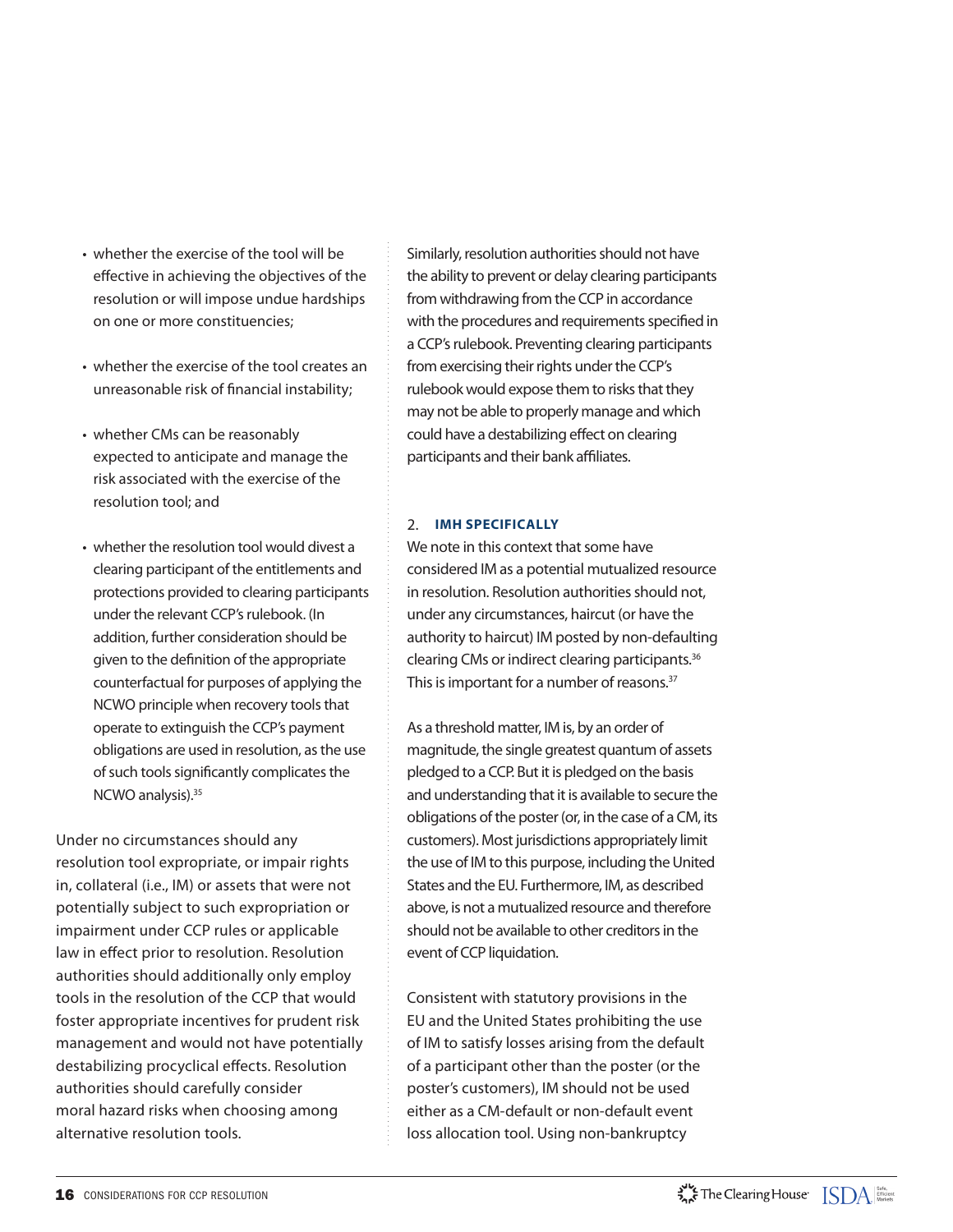remote IM as a loss allocation measure in the event of CCP resolution may create incentives for clearing participants to gravitate from CCPs that take collateral by way of title transfer towards those CCPs that take noncash collateral by way of security and without rehypothecation rights. Incentivizing such conduct could increase CCP liquidity costs and exacerbate liquidity risk in a period of market stress. To the extent that some jurisdictions allow IMH and others do not, this may also create competitive disadvantages for CCPs located in the jurisdictions allowing IMH.

#### 3. **NEGATIVE INCENTIVES CREATED BY IMH**

It is also difficult to predict how clearing participants would react to a framework in which such a significant amount of their assets effectively secures the risk of other participants' default. Exposing IM to haircutting could also result in adverse regulatory capital consequences for clearing participants, resulting in a higher risk weight and increasing regulatory capital charges for clearing participants. The increasing cost of clearing and the reduction in the number of highly-capitalized firms willing to act as CMs suggest that IMH would be a negative factor, potentially disincentivizing clearing membership and likely impeding efforts to ensure a broadbased clearing membership.

Additionally, IM haircutting could introduce significant procyclical and financially destabilizing forces as it becomes necessary for clearing participants to obtain and segregate additional high quality collateral to replenish their IM at a time of likely severe market stress, thereby exacerbating, rather than minimizing, systemic risk.

Of equal or greater concern, IMH would incentivize conduct that is squarely inconsistent with the fundamental objectives of resolution (and recovery): to promote continuity of clearing services and foster market stability. Instead, the prospect of IMH would incentivize clearing participants to close out their positions so as to exit the affected clearing service with as much IM as possible. The flight of clearing participants at the earliest stage of market stress will invariably only exacerbate market stress and perhaps foster a crisis that might otherwise have been avoided. It will simultaneously place clearing participants in competition with each other and the CCP for transactions to liquidate or hedge unbalanced positions.

Similarly, the flight of clearing participants at the earliest signs of market stress would complicate efforts to re-balance the CCP's portfolio through an orderly auction process and offset the impact of other incentives for robust participation in default management auctions. In addition to complicating or interfering with recovery, auction failure directly increases the risk to all clearing participants that unfunded CCP losses will be allocated in whole or in part to them.

## **F. CCP FUNDING AND RESOURCES**

The funds required to facilitate resolution are likely to be significant. The availability of adequate capital, operating and liquidity resources is critical to the resilience, recovery and, if necessary, also the successful and orderly resolution of a CCP. As a result, CCP resolution planning should anticipate and account for the resources that will be needed to facilitate resolution (regardless of whether the ultimate goal of resolution is continuity or orderly wind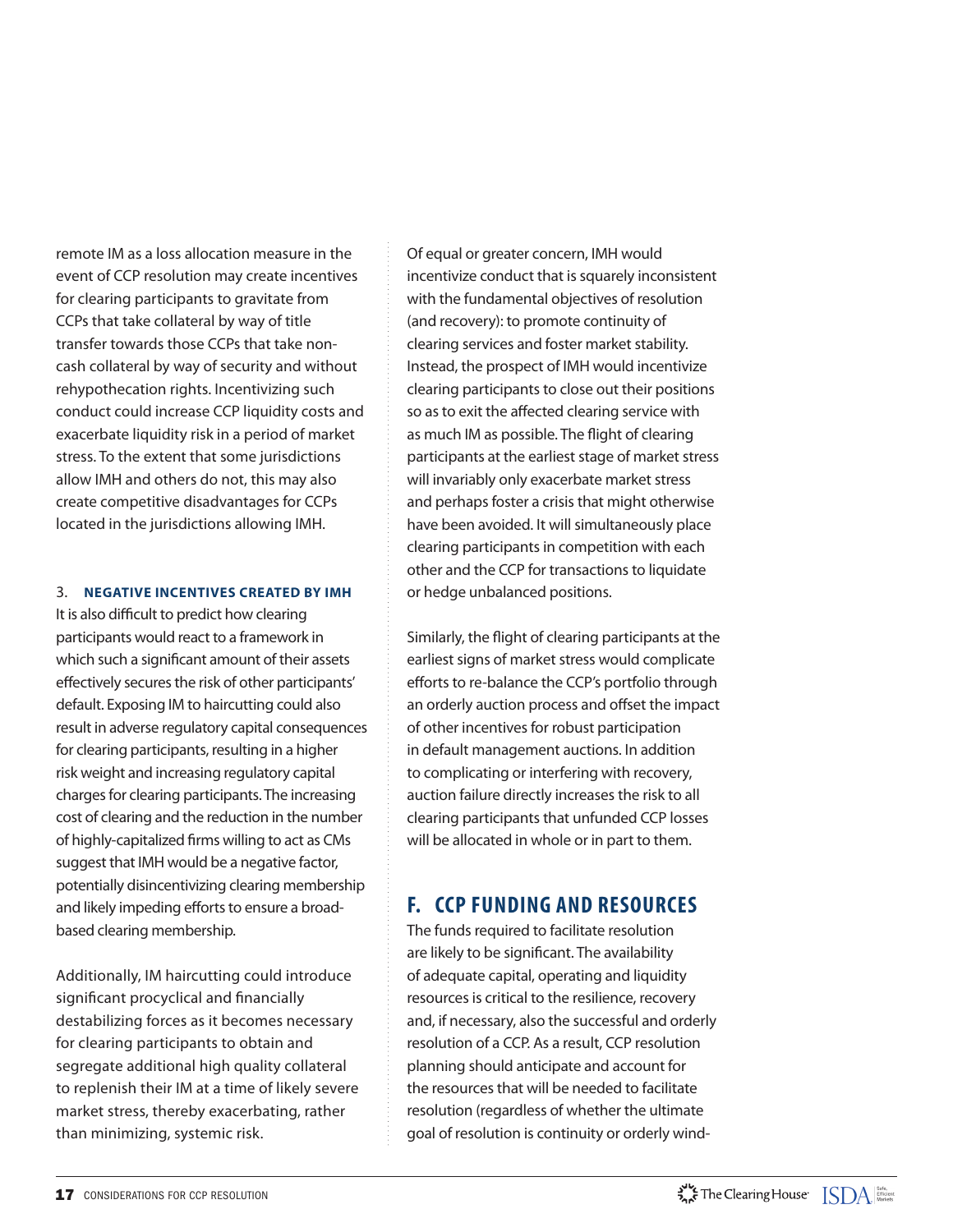down), should the ordinary course resources of a CCP be depleted.

#### 1. **CAPITAL38**

CCPs should be required to maintain resources necessary to replenish their regulatory capital requirement in an amount equal to (at least) their annual operating expenses.<sup>39</sup> Since operating requirements fluctuate over time, the CCP's capital replenishment requirement needs would have to be revisited at least annually. These capital replenishment funds should be held in a manner and under arrangements that make them available for use only by the resolution authority once resolution is triggered and only for their intended replenishment purposes. In circumstances where these capital replenishment funds are sourced from third parties, those third-party obligations should bail in as equity in the resolved CCP or its post-resolution successor. Recognizing that the accumulation of sufficient resources (e.g., from retained earnings or third parties) may require time, CCPs should be afforded an adequate conformance period within which to source the necessary capital replenishment funds.

#### 2. **DEFAULT FUND REPLENISHMENT**

In order to maintain continuity in resolution, the default waterfall resources, including the default fund of a given clearing service, will require replenishment. CMs are generally required under CCP rules to replenish their contribution to the default fund within a very short time period. However, in the event of a CCP resolution, it is possible that there could be delays in default fund replenishment due to market turmoil, and these delays could impede

the timely establishment of a creditworthy successor of, or a bridge institution for, the CCP. To mitigate against this risk, consideration needs to be given to the implementation by CCPs of arrangements to maintain replenishment resources that could be used to backstop the timely replenishment of the default fund on an interim basis (or any failure of a CM to perform its replenishment obligation).

These replenishment resources could be sourced directly from the CCP, from its parent holding company, or from third party investors, but, either way, arrangements should be made to ensure that these resources will be available to the resolution authority at the point of resolution.40 These resources would be repaid to the investors as, and to the extent that, continuing CMs replenish their default fund contributions, or in the event continuity of the clearing service is not pursued.

It is critical that the amount of any such replenishment resources appropriately balance what is needed to facilitate the continuity of the relevant clearing services against the associated financing cost and not cause the clearing service to become prohibitively expensive for the market, undermining the objective of mandatory clearing. Accordingly, thorough study and analysis is required to (i) appropriately size the amount and composition of any replenishment resources that may be required for any particular CCP and (ii) evaluate appropriate and enforceable arrangements to ensure that those resources will be available to the resolution authority at the point of resolution. In addition, study and analysis should also be undertaken to evaluate alternative approaches for sourcing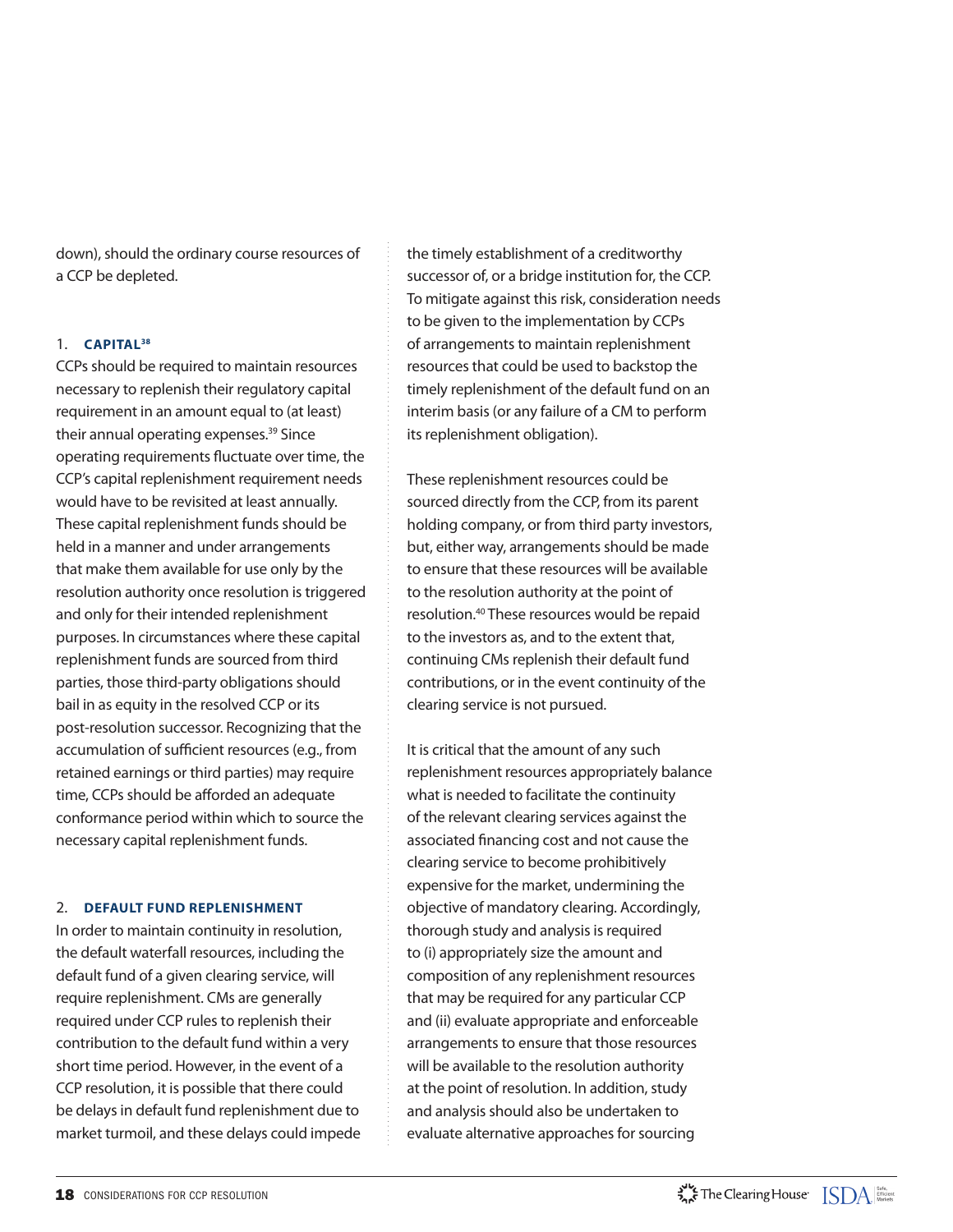replenishment resources, including whether it is practicable and potentially more efficient to source the resources at the point of resolution.

### 3. **LIQUIDITY**

Finally, the Key Attributes appropriately recognize the possible need for a public source of liquidity in the event of CCP resolution during extreme market stress.41 The Bank of England provides CCPs (even those that are not registered as credit institutions) with access to central bank liquidity facilities to be accessed in the event of an emergency rather than as part of the business-as-usual operation of the CCPs.<sup>42</sup> The European Central Bank, while supportive of emergency liquidity access, has left the choice to the central banks in individual member states to determine whether providing liquidity (either on a business-as-usual or emergency basis) is appropriate under their mandates.<sup>43</sup>

It is important that the central bank infrastructure for such a facility (on standard market terms, including the requirement for high quality liquid collateral) be put in place ex ante to assure that it is operational and that such liquidity can be made available when, and if, it is needed in resolution. Relevant authorities should give careful consideration to any circumstances unique to CCPs (such as segregation requirements) that may affect the structuring of such a facility. The failure to have the operational arrangements in place to facilitate such an arrangement when needed could result in significant delays in restoring stability and reducing liquidity strains and could compromise CCP resolution.

## **G. LIMITED AND TEMPORARY RELIEF FROM REGULATORY REQUIREMENTS**

The Key Attributes prohibit the automatic revocation, and instead call for the continuation, of licenses, authorizations, recognitions and legal designations of a CCP in resolution, as necessary for its continued performance of critical functions upon the commencement of resolution.44 Regulators should consider the need for flexibility to provide time-limited relief from certain regulatory requirements applicable to the CCP and its clearing participants that are determined necessary to facilitate resolution. For example, a CCP undergoing resolution may need relief from capital or minimum default fund requirements that apply to the CCP in the ordinary course for some interim period of time. During this period, the CCP should be prohibited from materially changing its risk profile (e.g., by materially altering risk, margin and stress testing methodologies, changing netting sets or adding new products or services), unless it is to ensure prudent risk management and has the resolution authority's approval. Other risk mitigants may also be appropriate during this period.

Clearing participants may also require temporary relief from certain regulatory requirements and consequences that are related to the clearing participants' exposures to a CCP undergoing resolution. For example, clearing participants may require time-limited relief from single counterparty credit limit requirements and may require time-limited authorization to continue to treat a CCP in resolution as a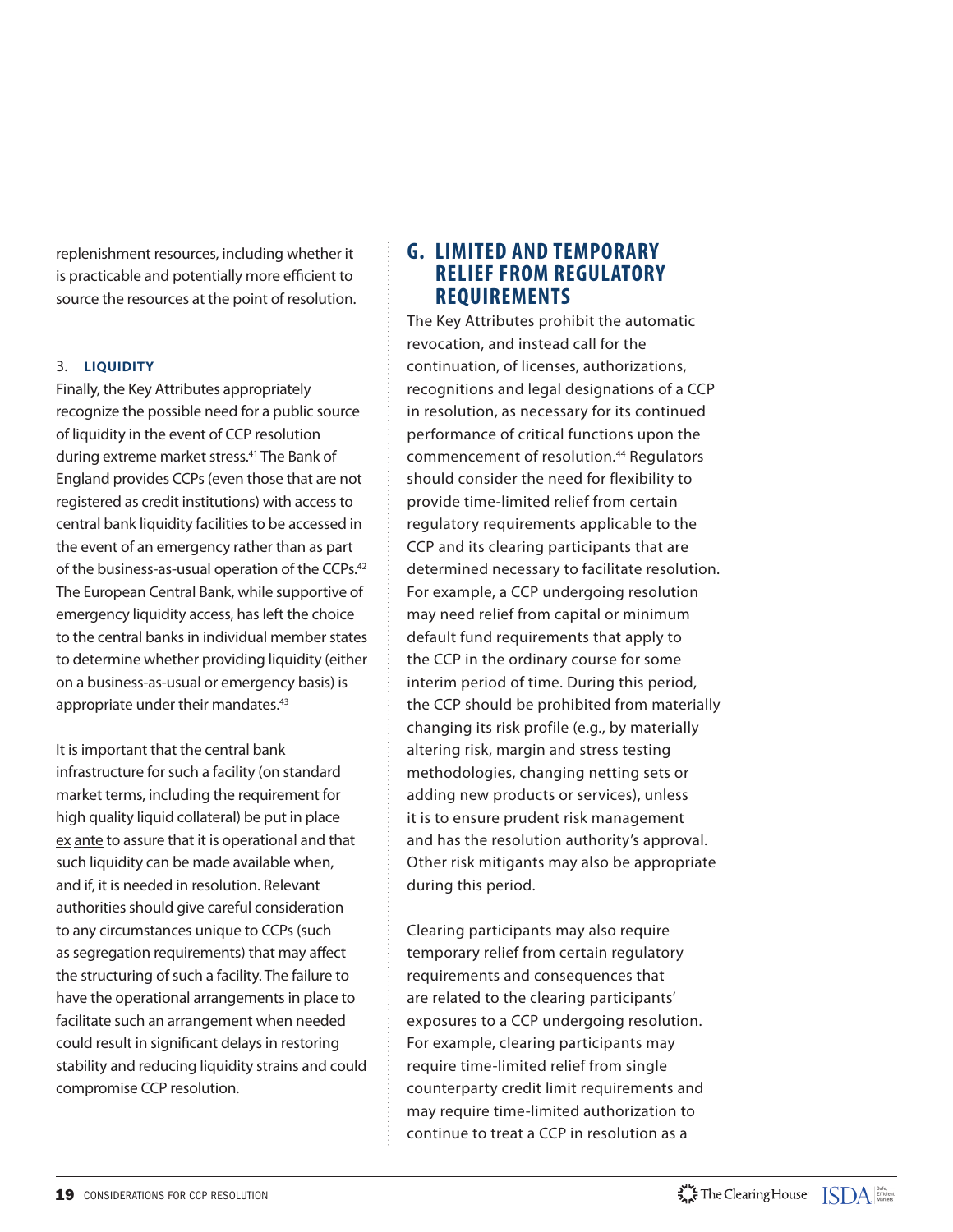QCCP under the Basel capital framework.<sup>45</sup>

Resolution authorities should also consider the potential need for a temporary suspension of

the clearing mandate for any products affected by a CCP's resolution and temporary relief from the margin requirements applicable to uncleared derivatives where circumstances may warrant it.

# IV. Conclusion

The resolution of CCPs presents resolution authorities with significant and unique challenges. The challenges presented by CCP resolution are particularly acute precisely because the most likely (although not exclusive) scenarios in which CCP resolution may be required can be expected to involve a period of unparalleled market stress and instability not limited to the affected CCP(s). The increasing prominence of CCPs within the global mosaic of systemically important actors heightens the need to address these challenges effectively.

Many of the features of, and tools applicable to, financial institution resolution are an appropriate model for CCP resolution. Because of the unique characteristics of CCPs, however, they are not a complete model and do not provide a complete solution.

This paper has attempted to both highlight and endorse the thoughtful principles that have been codified in the Key Attributes and to identify, from the perspective of clearing members and other clearing participants, a number of important, related considerations that must be addressed in the context of a workable and comprehensive resolution framework for systemically important CCPs.

Certain of the recommendations in this paper, such as those addressing point of entry at the holding company level, and potential shortfalls in the replenishment of the default fund of a CCP that is in resolution, involve issues that raise particularly difficult challenges. TCH and ISDA recognize that more work and analysis is needed to formulate a fully considered and workable solution to these challenges. In these cases, this paper is intended to focus attention on the relevant issues and initiate a dialogue and does not purport to present definitive or comprehensive solutions.

TCH and ISDA welcome the opportunity to work with the official sector and other interested constituencies to address these challenges with a view towards achieving the further mitigation of an important potential source of systemic risk through an effective resolution framework for systemically important CCPs.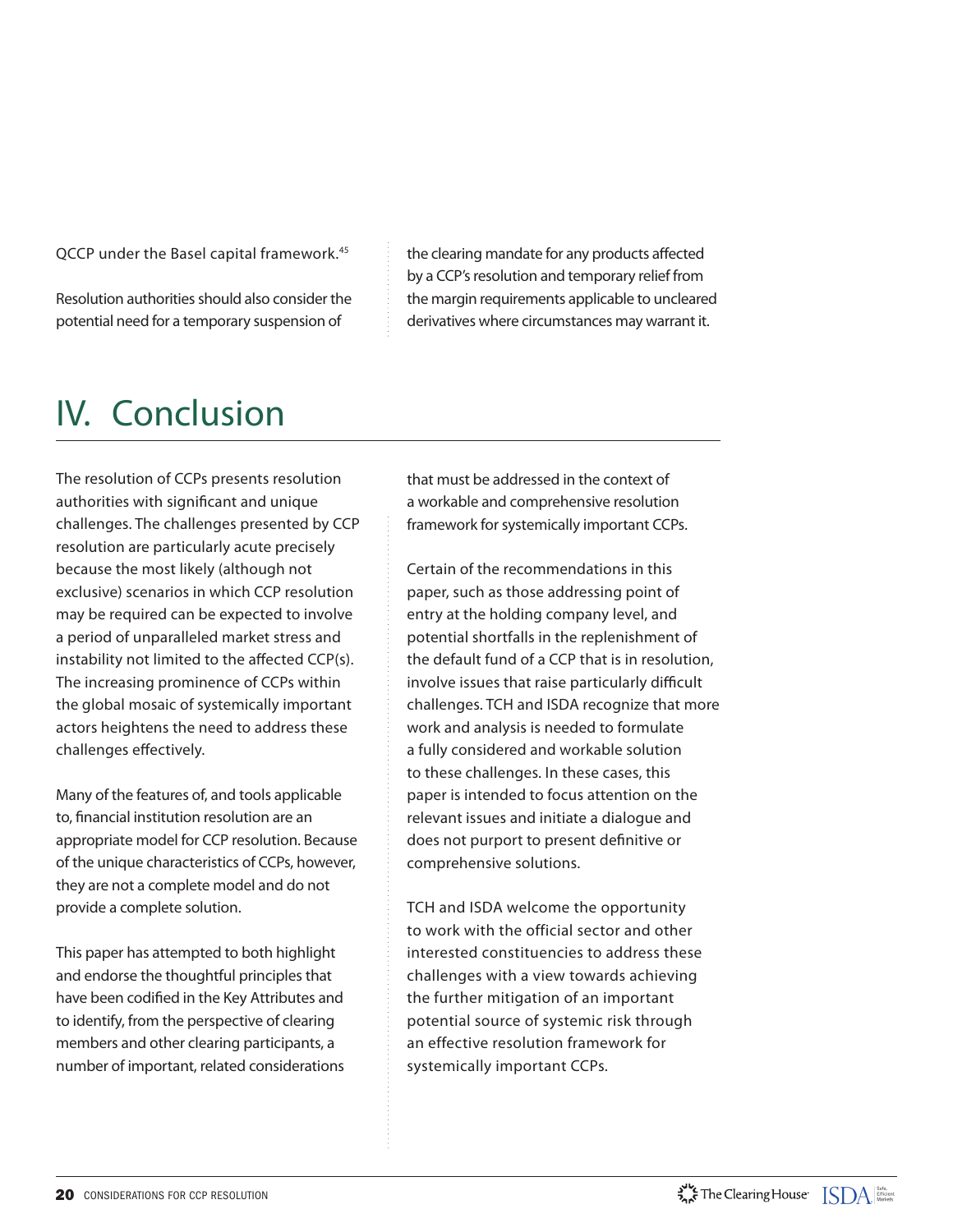# Endnotes

- 1 FSB, *Key Attributes of Effective Resolution Regimes for Financial Institutions, Appendix II-Annex 1: Resolution of Financial Market Infrastructures (FMIs) and FMI Participants* (Oct. 15, 2014), http:// www.financialstabilityboard.org/wp-content/uploads/r\_141015. pdf (references in these endnotes to the "FMI Key Attributes" are references to such Appendix II-Annex 1 and references to "Key Attributes" are to the main Key Attributes document).
- 2 References in this paper to CCPs are intended to focus on systemically important derivatives CCPs, recognizing that many of the principles discussed may also be relevant to derivatives CCPs generally.
- 3 See Jerome H. Powell, Governor, Board of Governors of the Federal Reserve System, Speech at The Clearing House Annual Conference, New York, New York (Nov. 17, 2015) (noting that "over 70 percent of new interest rate swaps and credit derivatives are centrally cleared")(citing FSB statistics), http://www.federalreserve.gov/newsevents/speech/ powell20151117a.htm; Timothy G. Massad, Chairman, Commodity Futures Trading Commission, Remarks of Chairman Timothy Massad before the CME Group Global Financial Leadership Conference (Nov. 16, 2015)("Today, approximately 75 percent of swap transactions are being cleared, as compared to only about 15 percent in 2007."), http://www. cftc.gov/PressRoom/SpeechesTestimony/opamassad-34. In the EU, where mandatory clearing of swaps is not yet in effect, the increase in clearing likely results from the favorable capital treatment of exposures to qualified central counterparties ("QCCPs") and significant trans-Atlantic swap activity.
- 4 CPMI-IOSCO, *Recovery of nancial market infrastructures* (Oct. 2014), http://www.bis.org/cpmi/publ/d121.pdf ("CPMI-IOSCO Recovery Paper").
- 5 If a CCP could be resolved under more than one resolution or insolvency regime, the CCP's resolution plan should address resolution under each regime and any potential interactions of the two regimes. For example, in the United States, a CCP could be resolved under Title II of the U.S. Dodd-Frank Act ("Title II") or under the U.S. Bankruptcy Code. Thus, a U.S. CCP's resolution plan should address both regimes and any potential interactions of the two regimes.
- 6 See FMI Key Attributes 10.3 (requiring that resolution authorities conduct resolvability assessments of FMIs' resolution plans that should include assessing the "feasibility and credibility of implementing the resolution strategy and operational resolution plan developed for the FMI"); 11.6 (listing content requirements for resolution plans).
- See FMI Key Attributes 11.4 ("Resolution authorities for an FMI should, in cooperation with the FMI's oversight or supervisory authorities (where distinct from the resolution authority), develop resolution strategies and operational plans to facilitate the effective resolution of the FMI in a way that ensures continuity of the critical functions carried out by the FMI."); 11.5 (noting that, for FMIs that are systemically important in more than one jurisdiction, the resolution strategy and plan should be prepared

by the home authority of the FMI in cooperation with the Crisis Management Group (or equivalent arrangement)).

- 8 See FMI Key Attributes 9 (dealing with cooperation, coordination and information sharing); 11.5 (noting that, for FMIs that are systemically important in more than one jurisdiction, the resolution strategy and plan should be prepared by the home authority of the FMI in cooperation with the Crisis Management Group (or equivalent arrangement)).
- 9 See FMI Key Attribute 12.1 (requiring that FMIs maintain information systems and controls that can make available promptly certain data and information needed by the authorities for resolution planning and resolution).
- 10 See FMI Key Attributes 1.1 ("An effective resolution regime for FMIs should pursue financial stability and allow for the continuity of critical FMI functions without exposing taxpayers to loss, either by restoring the ability of the FMI to perform those functions as a going concern or ensuring the performance of those functions by another entity or arrangement coupled with the orderly wind-down of the FMI in resolution."); 11.4 (noting that "resolution strategies and operational plans to facilitate the effective resolution of the FMI [should be developed] in a way that ensures continuity of the critical functions carried out by the FMI").
- 11 See the discussion in Part II.D regarding the siloing of clearing services by risk category or product category.
- 12 See FMI Key Attribute 1.1 ("An effective resolution regime for FMIs should pursue financial stability and allow for the continuity of critical FMI functions without exposing taxpayers to loss, either by restoring the ability of the FMI to perform those functions as a going concern or ensuring the performance of those functions by another entity or arrangement coupled with the orderly wind-down of the FMI in resolution.").
- 13 See FMI Key Attributes 4.1(vi) (noting that the choice for resolution powers should take into account, among other factors, "the type of the stress . . . and its source (for example, stress arising from participant default or from other causes, such as, business, operational or other structural weaknesses)").
- 14 See FMI Key Attribute 11.4 ("Resolution authorities for an FMI should, in cooperation with the FMI's oversight or supervisory authorities (where distinct from the resolution authority), develop resolution strategies and operational plans to facilitate the effective resolution of the FMI in a way that ensures continuity of the critical functions carried out by the FMI.").
- 15 See Key Attribute 1.1 (noting that resolution regimes for financial institutions should extend to the holding company of the firm, significant non-regulated operational entities of the firm and branches of foreign firms).
- 16 See FMI Key Attribute 4.3 ("Entry into resolution should be possible when an FMI is, or is likely to be, no longer viable or no longer able to meet applicable legal or regulatory requirements on a continuing basis, and has no reasonable prospect of returning to viability within a reasonable timeframe through other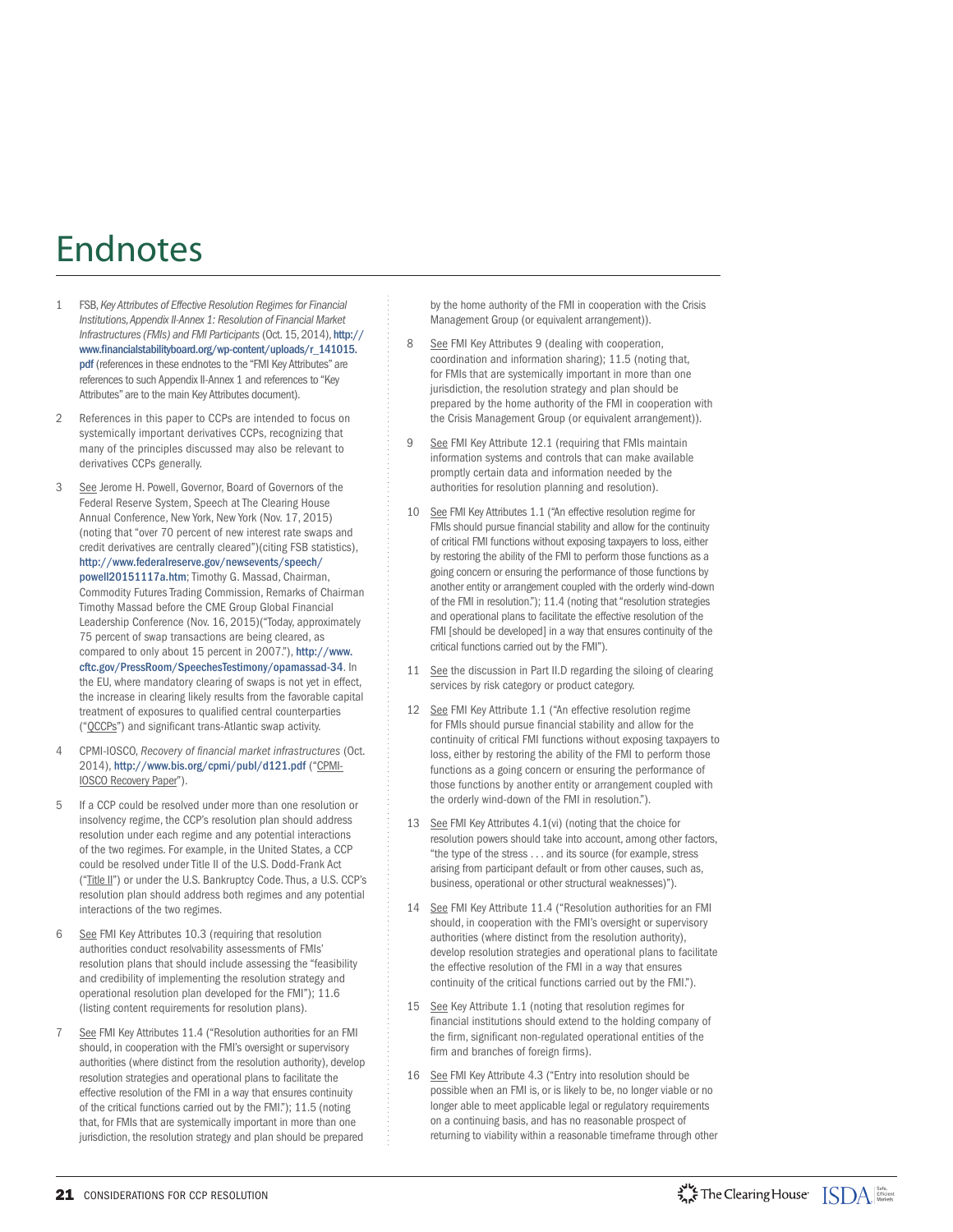actions that could be taken by the FMI (that do not themselves compromise financial stability). Entry into resolution should be possible, in particular, if: (i) recovery measures available to the FMI, including the use of its available assets and default resources and the application of any loss allocation rules, are exhausted and have failed to return the FMI to viability and continuing compliance with applicable legal and regulatory requirements, or are not being implemented in a timely manner; or (ii) the relevant oversight, supervisory or resolution authority determines that the recovery measures available to the FMI are not reasonably likely to return the FMI to viability within the timeframe required to enable continued compliance with applicable legal and regulatory requirements, or that they are otherwise likely to compromise financial stability.").

- 17 Relevant authorities should take steps to ensure that statutory references in a resolution trigger to a CCP "default" are not frustrated by provisions in a CCP's rulebook, such as those limiting the recourse of clearing participants to specified assets.
- 18 See FMI Key Attribute 1.1 ("An effective resolution regime for FMIs should pursue financial stability and allow for the continuity of critical FMI functions without exposing taxpayers to loss, either by restoring the ability of the FMI to perform those functions as a going concern or ensuring the performance of those functions by another entity or arrangement coupled with the orderly wind-down of the FMI in resolution.").
- 19 Alternatively, the decision could be made by the home country's senior finance or treasury official (in consultation with the head of government), upon the recommendation of the systemic risk regulator and the CCP's resolution authority. See FMI Key Attributes 3.1 (noting that, in carrying out the resolution of an FMI, the resolution authority should observe the "specific objectives of pursuing financial stability and maintaining continuity of the critical functions of an FMI in resolution without losses for taxpayers"); 3.2 ("The resolution of an FMI may be carried out by the resolution authority directly or through a special administrator, conservator, receiver or other official with similar functions.").
- 20 See FMI Key Attributes 1.1 ("An effective resolution regime for FMIs should pursue financial stability and allow for the continuity of critical FMI functions without exposing taxpayers to loss, either by restoring the ability of the FMI to perform those functions as a going concern or ensuring the performance of those functions by another entity or arrangement coupled with the orderly wind-down of the FMI in resolution."); 2.1.10 (outlining the requirements for resolvability assessment for a systemically important FMI).
- 21 We note in this regard, by way of example, that the CME expressed the view that it is not a "financial company" within the meaning of Title II because it does not derive 85% or more of its revenues from activities that are "financial in nature." Letter of Kathleen M. Cronin, CME Group to Robert E. Feldman, FDIC (Nov. 18, 2010), https://www.fdic.gov/regulations/laws/ federal/2010/10c22orderliq.pdf.
- 22 See generally FMI Key Attributes, *II. Resolution of Participants.*
- 23 In the EU, resolution frameworks may also apply at the group or branch level. Contrast HM Treasury, Banking Act 2009: special resolution regime code of practice, 13.3, https://www.gov.

uk/government/uploads/system/uploads/attachment\_data/ file/411563/banking\_act\_2009\_code\_of\_practice\_web.pdf (contemplating the resolution of a part of the CCP's business).

- 24 See FMI Key Attribute 4.13 (noting that the resolution authority should have the authority "to transfer to a third party purchaser or a bridge institution the ownership of an FMI or all or part of an FMI's critical operations (for example, clearing in one specific product)")
- 25 See FMI Key Attribute 11.6(vii) (implying that splitting netting sets should be possible, and requiring that effect of splitting on liquidity and collateral requirements be considered).
- 26 QFCs typically comprise securities contracts, commodity contracts, forward contracts, repurchase agreements, swap agreements and similar agreements. See e.g., 12 U.S.C. § 5380(c)(8)(D). Contracts of a derivatives CCP with a participant would qualify as QFCs.
- 27 See e.g., 12 U.S.C. § 5390(c)(9)(A).
- 28 See e.g., BRRD, art. 76, 77.
- 29 See FMI Key Attribute 4.2 ("Subject to adequate safeguards, entry into resolution and the exercise of any resolution powers should not trigger statutory or contractual set-off rights, or constitute an event that entitles any counterparty of the firm in resolution to exercise contractual acceleration or early termination rights provided the substantive obligations under the contract continue to be performed.").
- 30 See FMI Key Attribute 4.9 (listing loss allocation and contract termination powers).
- 31 See FMI Key Attribute 4.4 ("Where the FMI has rules and procedures for loss mutualisation or allocation, those rules and procedures should generally be exhausted prior to the entry into resolution of the FMI unless it is necessary or appropriate for achieving the resolution objectives (paragraph 3.1.) to initiate resolution before those rules and procedures have been exhausted. Where any such rules and procedures have not been exhausted prior to entry into resolution, the resolution authority should have the power to enforce implementation of those rules and procedures (see paragraph 4.9 (i))").
- 32 For example, in order to net exposures under derivatives contracts with a CCP for risk-based capital and supplementary leverage ratio computations under the U.S. Basel III capital framework, a clearing participant must establish that the CCP's rules provide the clearing participant with an enforceable right to close out, on a net basis, all transactions with the CCP and set off related collateral promptly upon an event of default, including upon an event of insolvency, receivership or similar proceeding, of the CCP, subject only to the limited onebusiness-day stay imposed by certain U.S. resolution regimes, including both the Federal Deposit Insurance Act and Title II, and substantially similar foreign resolution regimes.
- 33 For a discussion of the accounting issues that may arise, see ISDA, ISDA Accounting Committee White Paper: Consideration of Accounting Analysis for CCP Recovery and Continuity Tools (Oct., 2015), https://www2.isda.org/functional-areas/riskmanagement/page/1.
- 34 See CPMI-IOSCO Recovery Paper 3.4.7 (noting that FMI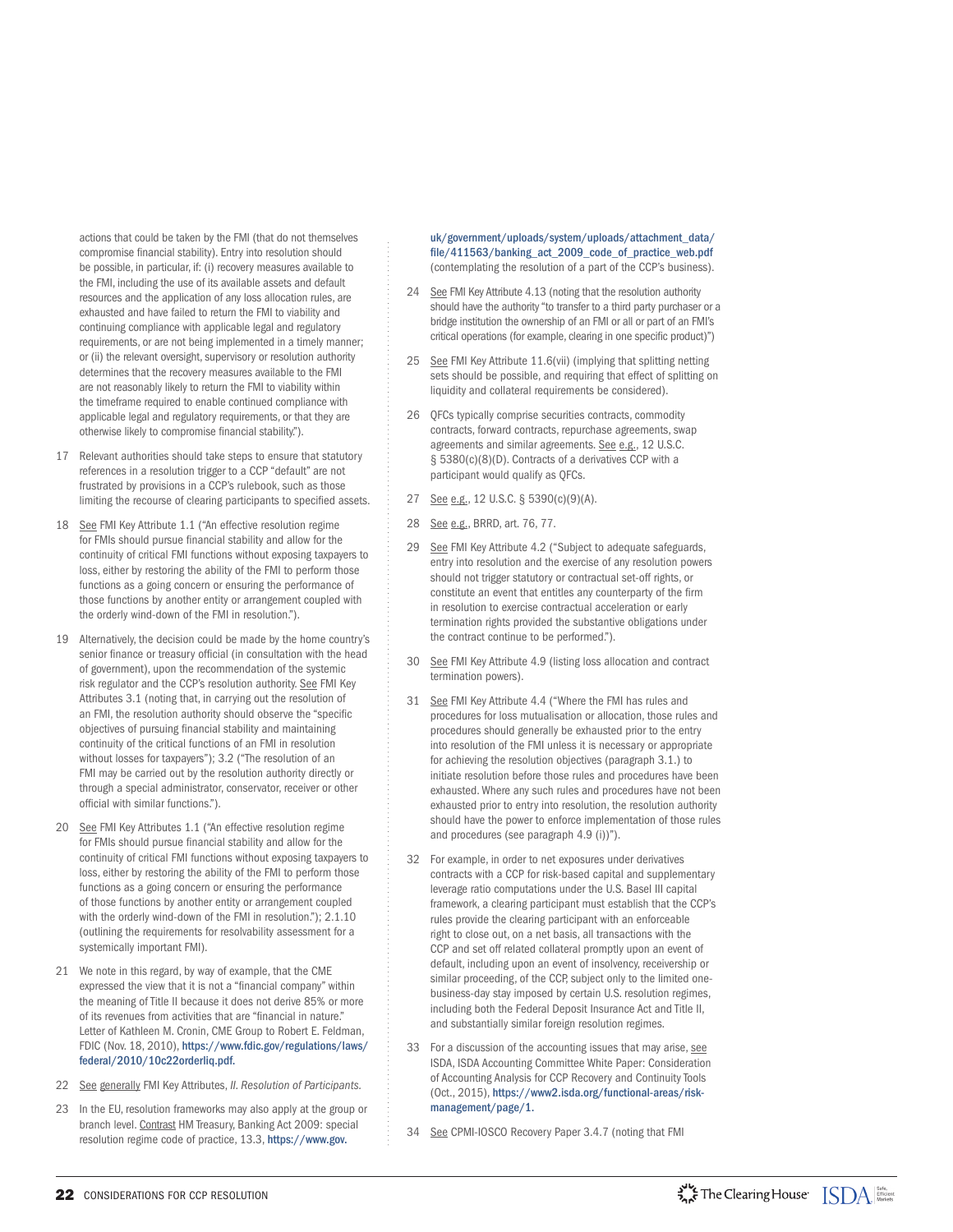participants may be more willing to share in the FMI's losses if they stand to receive a compensating instrument that is proportionate to the loss they incur).

- 35 See FMI Key Attribute 6.1 (defining the principle that no participant should be worse off as a result of resolution measures than in liquidation as the safeguard that should be observed when resolution tools are exercised). The NCWO analysis is more straightforward in the absence of such tools or in the case of resolution of a CCP's holding company. In such cases, the appropriate counterfactual would be liquidation.
- 36 Contrast FMI Key Attribute 4.10 ("Resolution authorities may write down initial margin of direct participants and, where permitted, indirect participants, where the initial margin is not remote from the insolvency of the FMI and where consistent with the legal framework and the rules of the FMI drawn up in accordance with the legal framework."); 4.11(iii)("[T]he loss allocation [should] apply[] to collateral and margin only to the extent that such collateral or margin would be used to cover losses other than those related to the obligations of the participant that posted them either under the loss allocation rules of the FMI or if the FMI entered into insolvency.").
- 37 See e.g., ISDA Letter on IMH (Apr. 17, 2015), https://www2. isda.org/functional-areas/risk-management/.
- 38 Some of ISDA's members do not support the statements regarding 'CCP Funding and Resources – Capital' outlined in Sections II.6 and III.F.1 of this paper. While additional funds and resources necessary to replenish CCPs' regulatory capital requirements should certainly be considered in the context of CCP resolution planning, these members believe that these additional resources need to be considered in conjunction with the adequacy of the CCP's capitalization and funded resources. Study and further analysis is required in order to consider potential alternative approaches that may be available to a CCP, including whether it is practicable and potentially more efficient to source the resources needed to replenish the CCP regulatory capital requirements at the point of resolution.
- 39 TCH and ISDA support the establishment of an international standard governing the minimum amount of a CCP's default waterfall contribution (CCP's 'skin in the game') and the priority of its application. Any such standard should be sized in relation to the CCP's default fund (as a measure of CCP risk) and provide meaningful incentives for prudent risk management. TCH and ISDA encourage CPMI-IOSCO to consult the market on this important component of the safeguard and governance structure of CCPs in 2016. Resolution frameworks should additionally address the obligations of CCPs in circumstances where a CCP's skin-in-thegame contribution is depleted prior to resolution.
- 40 Establishment of replenishment resources could be accomplished through the issuance of debt-like instruments to third-party investors, but alternative approaches could also be considered. Investors would be exposed to losses only

to the extent that one or more CMs fail to fulfill default fund replenishment obligations on a timely basis. Any amount of the CCP's obligation to the third-party investors not replenished would bail in to some form of preferred equity or debt in the CCP or its post-resolution successor. As in the case of prefunding regulatory capital requirements and operating expenses, CCPs should be afforded an adequate conformance period during which to raise the necessary funds from the market.

- 41 See FMI Key Attribute 7.1 ("Jurisdictions should have in place appropriate arrangements and powers to provide temporary funding to facilitate resolution and to recover any resulting losses to public funds from the FMI, unsecured creditors (including FMI participants) or, if necessary, participants in the financial system more widely (see KA 6.2 and 6.4)."). Other constituencies have proposed that CCPs should have repo liquidity facilities with central banks in times of stress. See LCH, CCP Conundrums (Dec. 15, 2015), http://www.lchclearnet. com/documents/731485/762444/CCP\_Conundrums\_An\_ LCH\_White\_Paper\_2.pdf/.
- 42 See European Central Bank and Bank of England Announce Measures to Enhance Financial Stability in Relation to Centrally Cleared Markets in the EU, https://www.ecb.europa.eu/press/ pr/date/2015/html/pr150329.en.html.
- 43 See EMIR art. 85(1)(a); see also European Central Bank, Report of the ESCB on the Need for Any Measure to Facilitate the Access of CCPs to Central Bank Liquidity Facilities, http://www.ecb. europa.eu/pub/pdf/other/genc-2015-escb-reporten.pdf.
- 44 See FMI Key Attributes 4.6 ("Any licenses, authorisations, recognitions and legal designations of a (domestic or foreign) FMI necessary for the continued performance of the FMI's critical functions in resolution, including its recognition for the purposes of the application of relevant settlement finality rules, should not be revoked automatically solely as a result of entry into resolution under either domestic or foreign law and should remain effective to the extent necessary to allow for continuity of the critical functions of the FMI in resolution."); and 4.15 ("Where functions are transferred to a bridge institution, any licenses, authorisations, recognitions and legal designations of the FMI necessary for the continued performance of those functions in resolution, including its recognition for the purposes of the application of relevant settlement finality rules, should be transferred or otherwise applied to the bridge institution (or institutions).").
- 45 A grace period (of up to 3 months) is contemplated and may be available, under certain circumstances, under U.S. and EU capital regulations, during which clearing participants would be allowed to treat their exposures to a CCP in resolution that does not technically meet the QCCP requirements as exposures to a QCCP. However, the availability and adequacy of these provisions raises a number of issues (such as the treatment of a bridge entity to which the CCP's critical functions are transferred as qualifying for QCCP status).